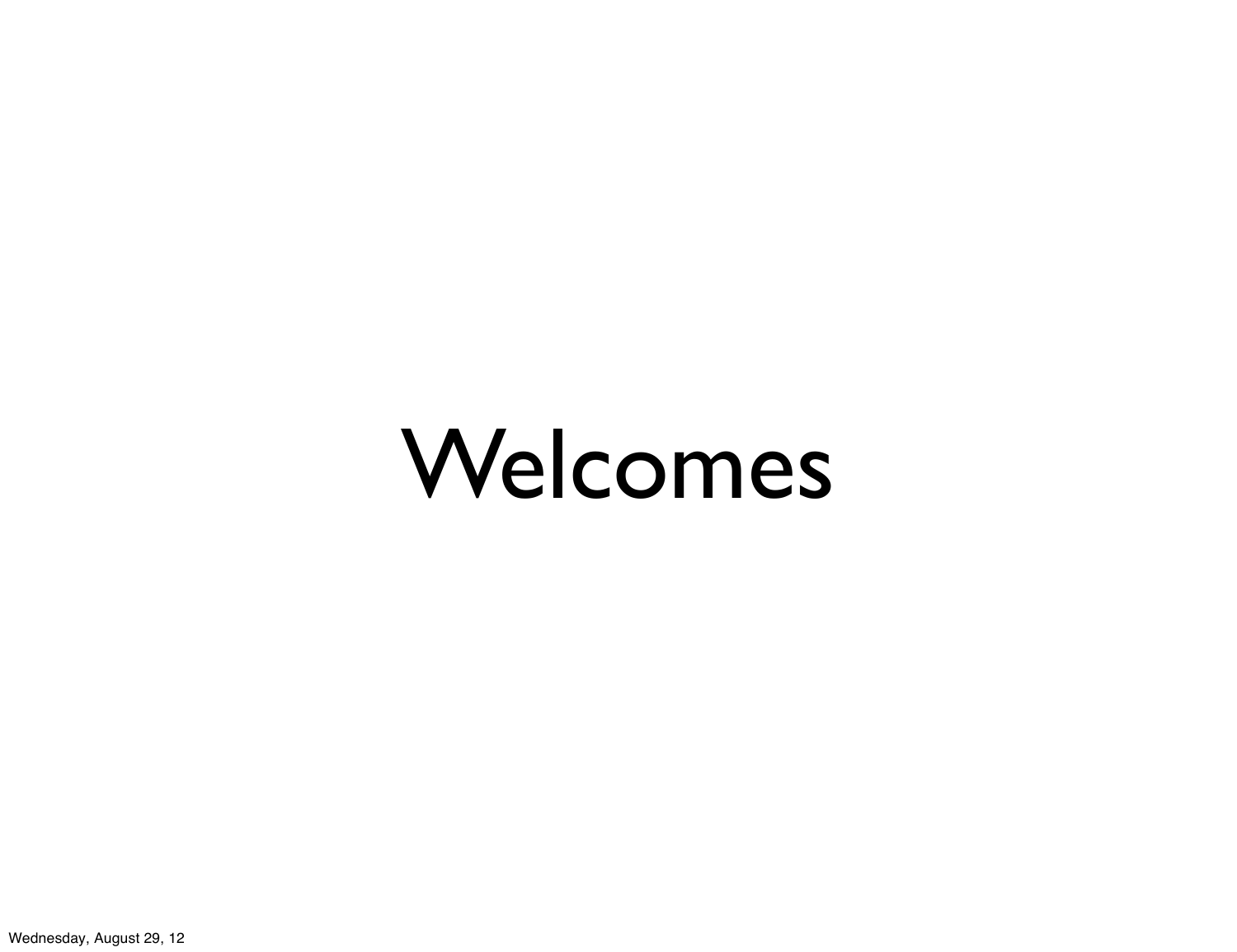#### UC Santa Cruz welcome

Noah, Michael, Chaim, Robin, Jane, Irena, Kate, Mike, Eric, April, & Bryan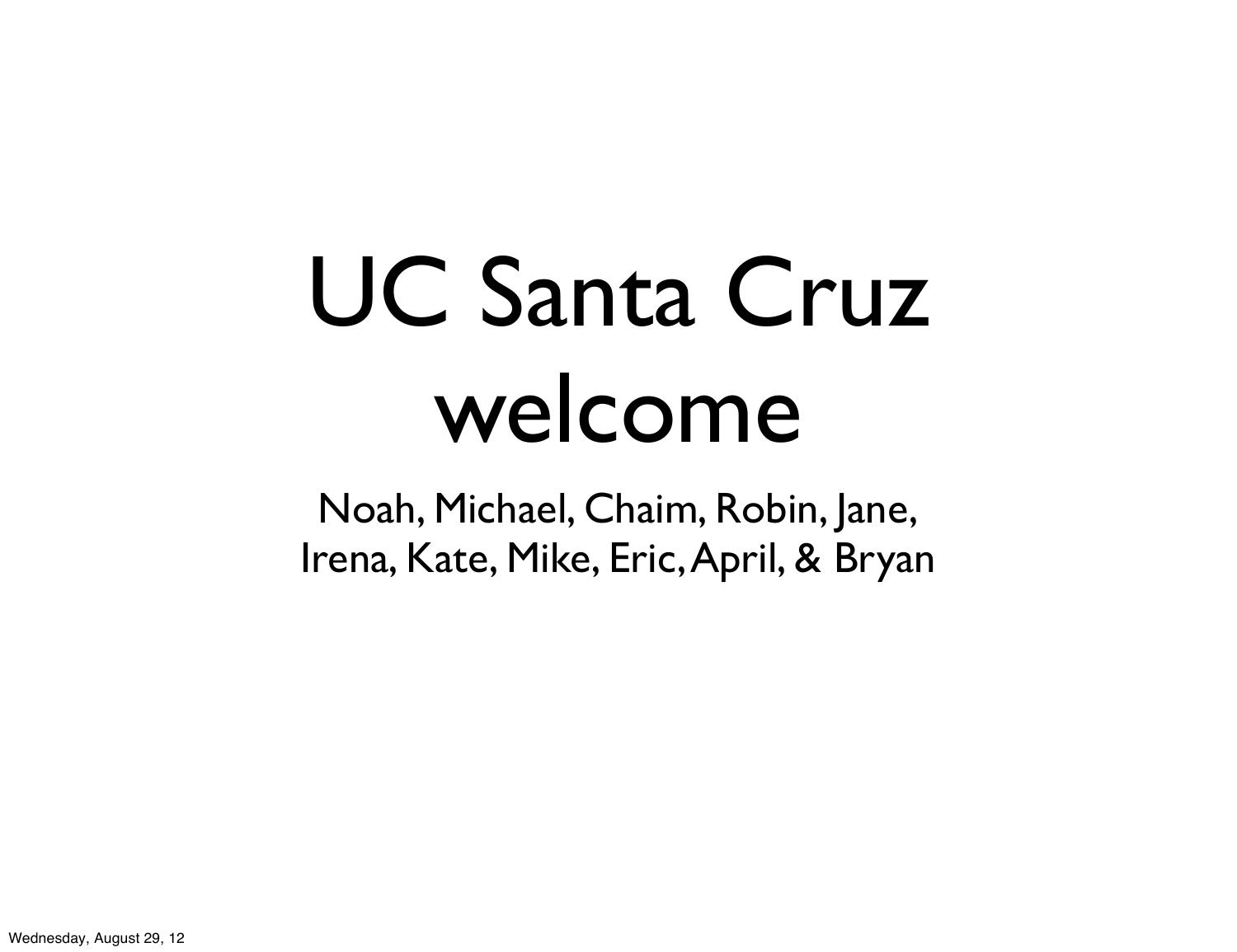#### NEA welcome

Joan & Bill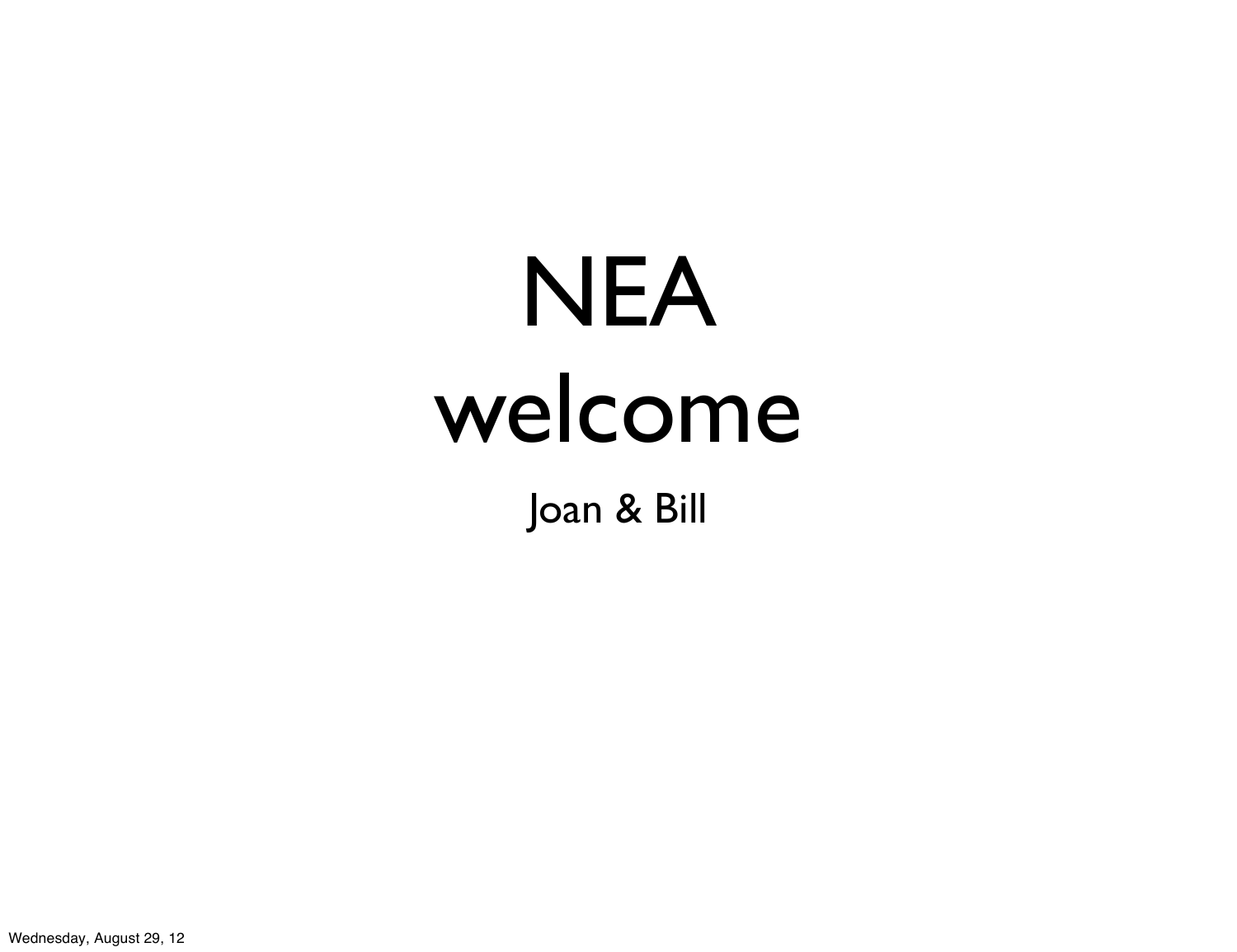#### NEH welcome

Brett & Jason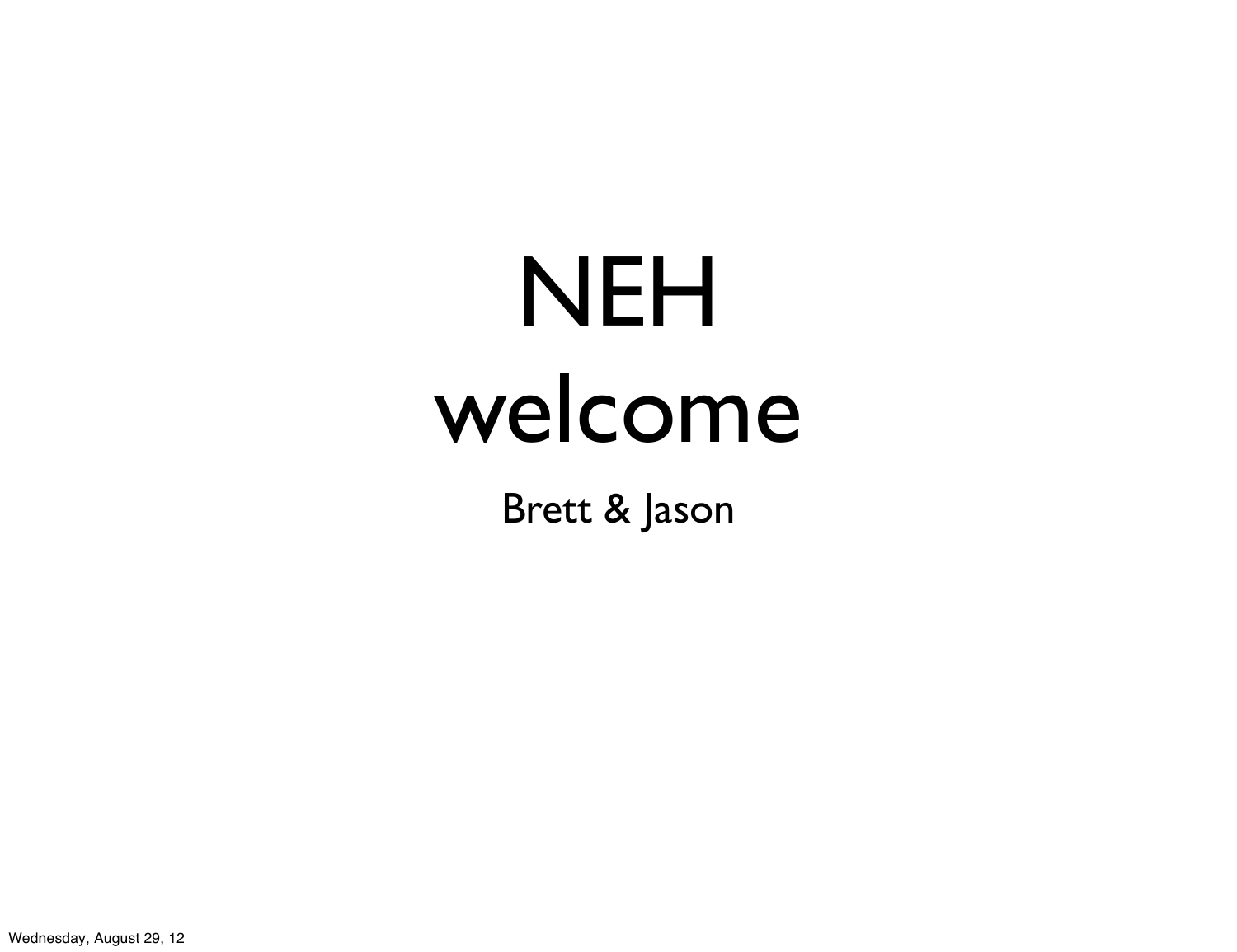## NSF welcome

Janet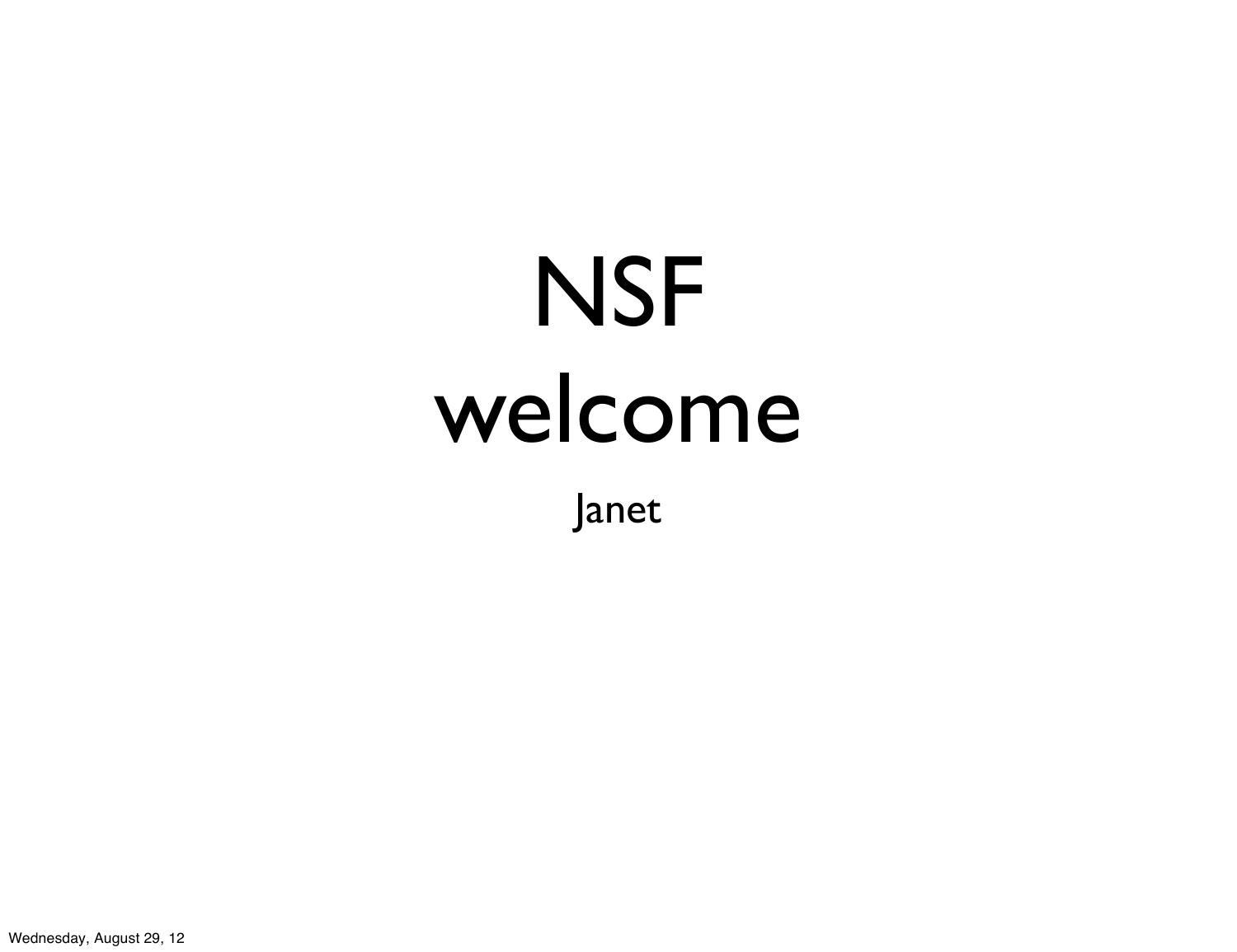#### Microsoft welcome

Kent & Donald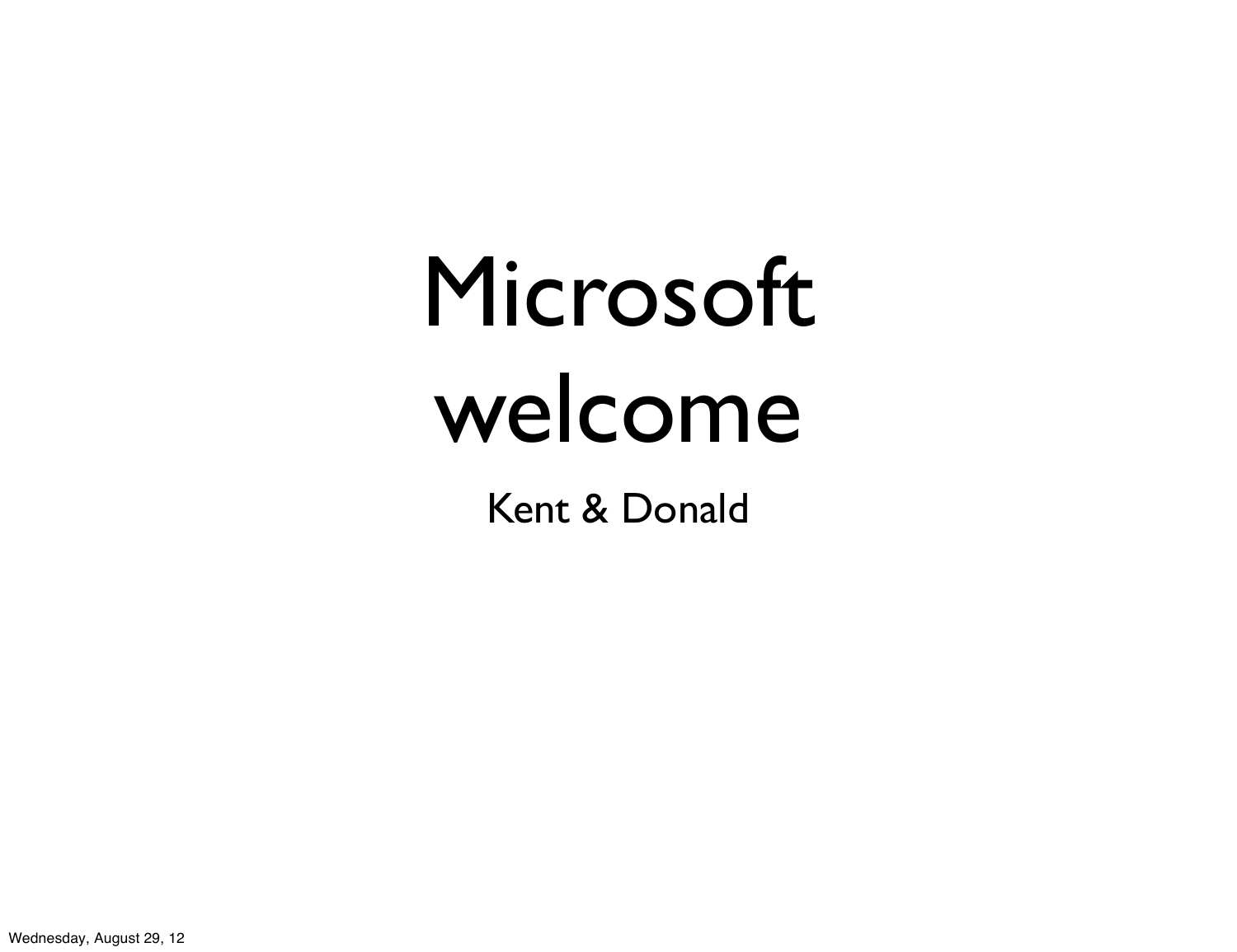#### Pamela welcome

Original NSF program officer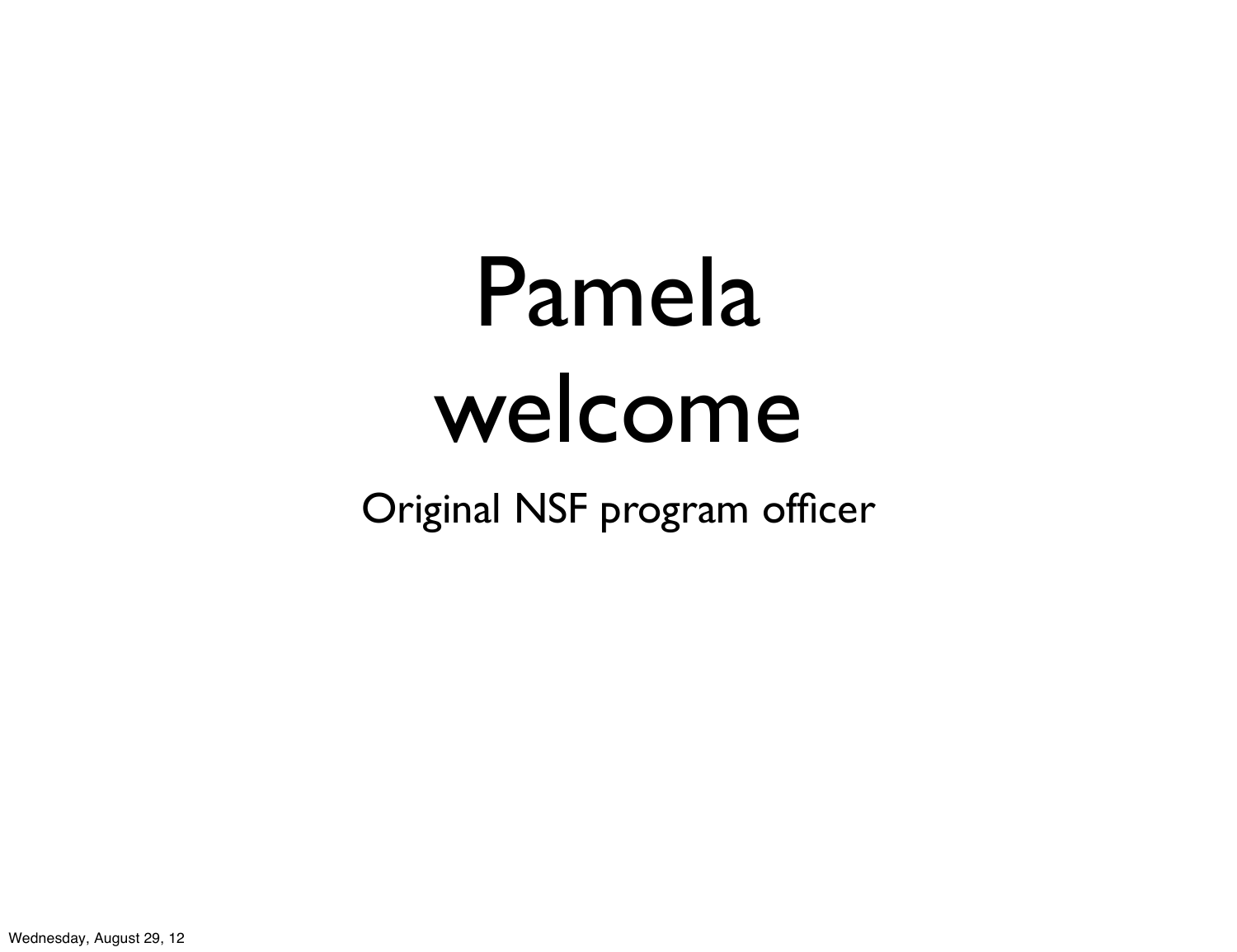## Workshop introduction & structure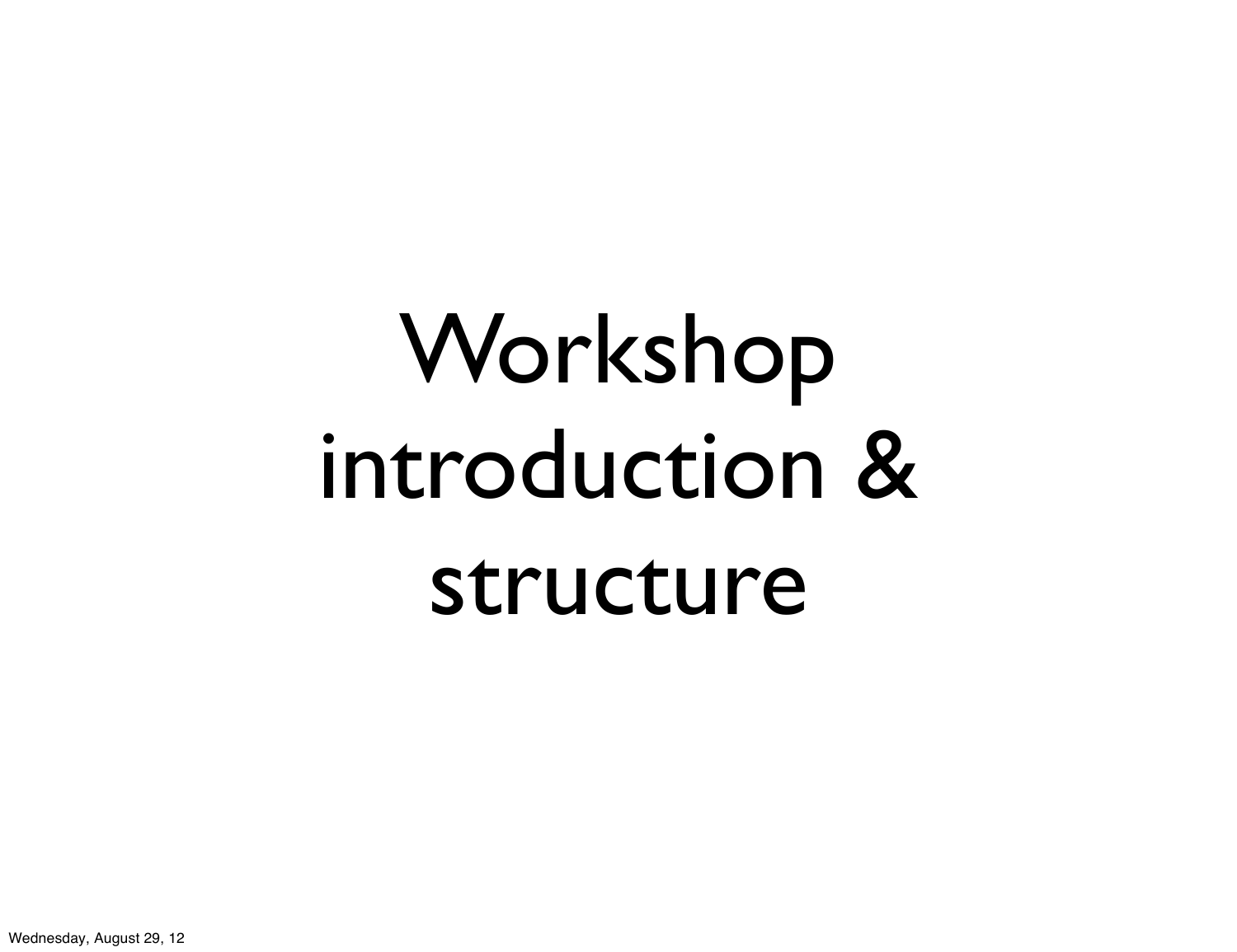#### Why are we here?

#### Conversation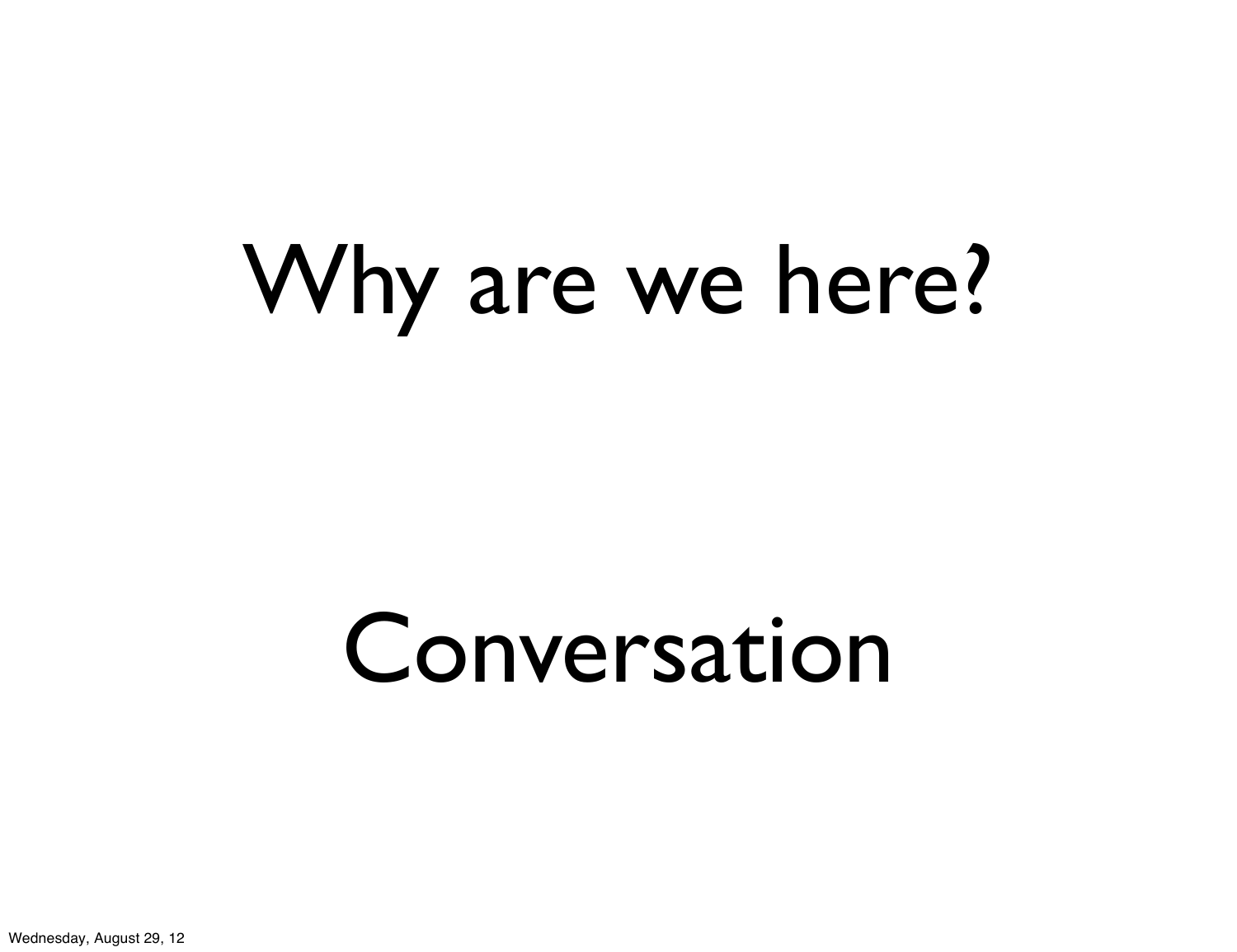#### Why are **we** here?

# Good question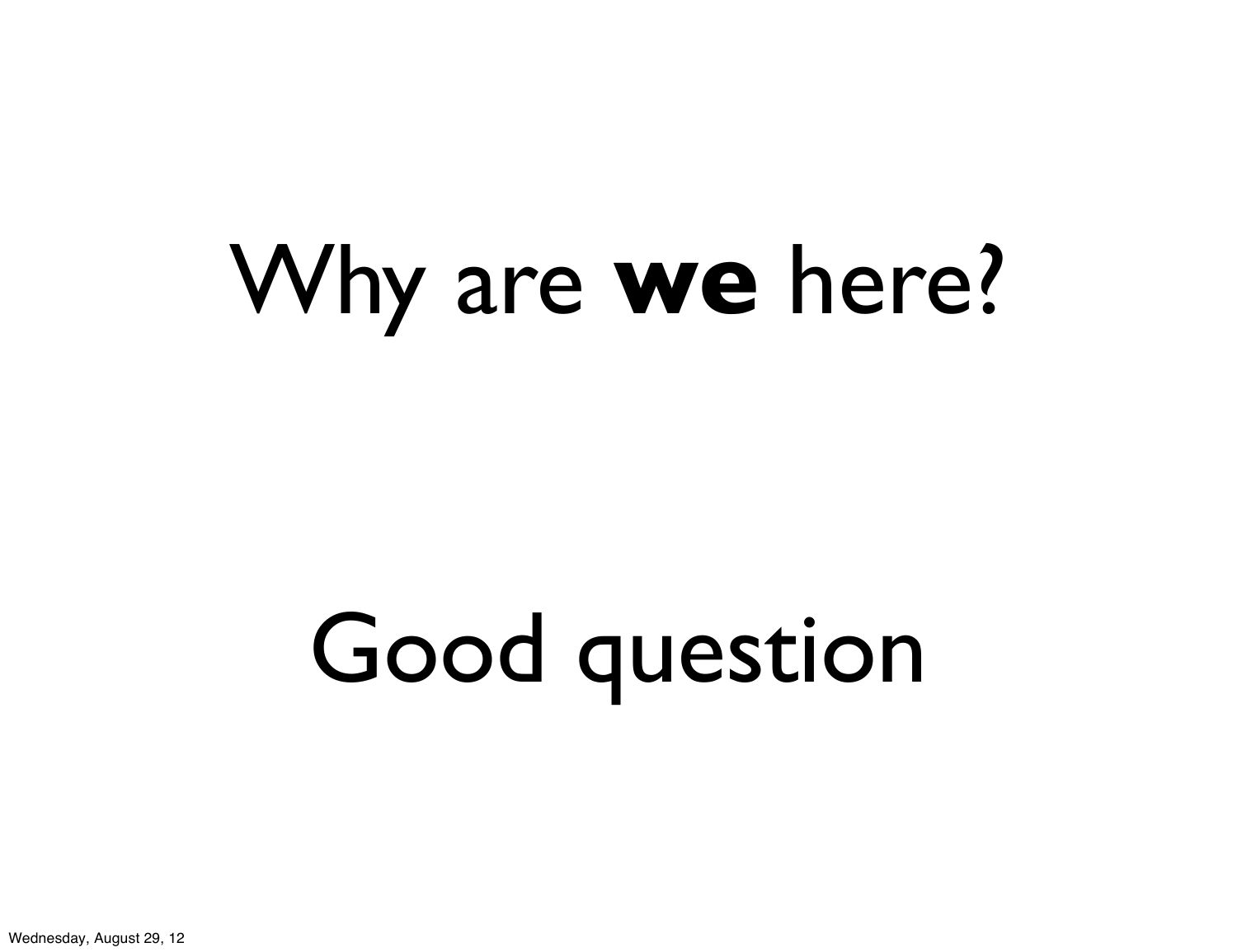## What unites all this work?

digital art computer science digital humanities artificial intelligence interactive entertainment game creation reimagining scholarly publishing interactive installations art history & visual studies software & platform studies<br>International innovation transmedia narrative<br>design augmentation cultural probes feature film production procedural animation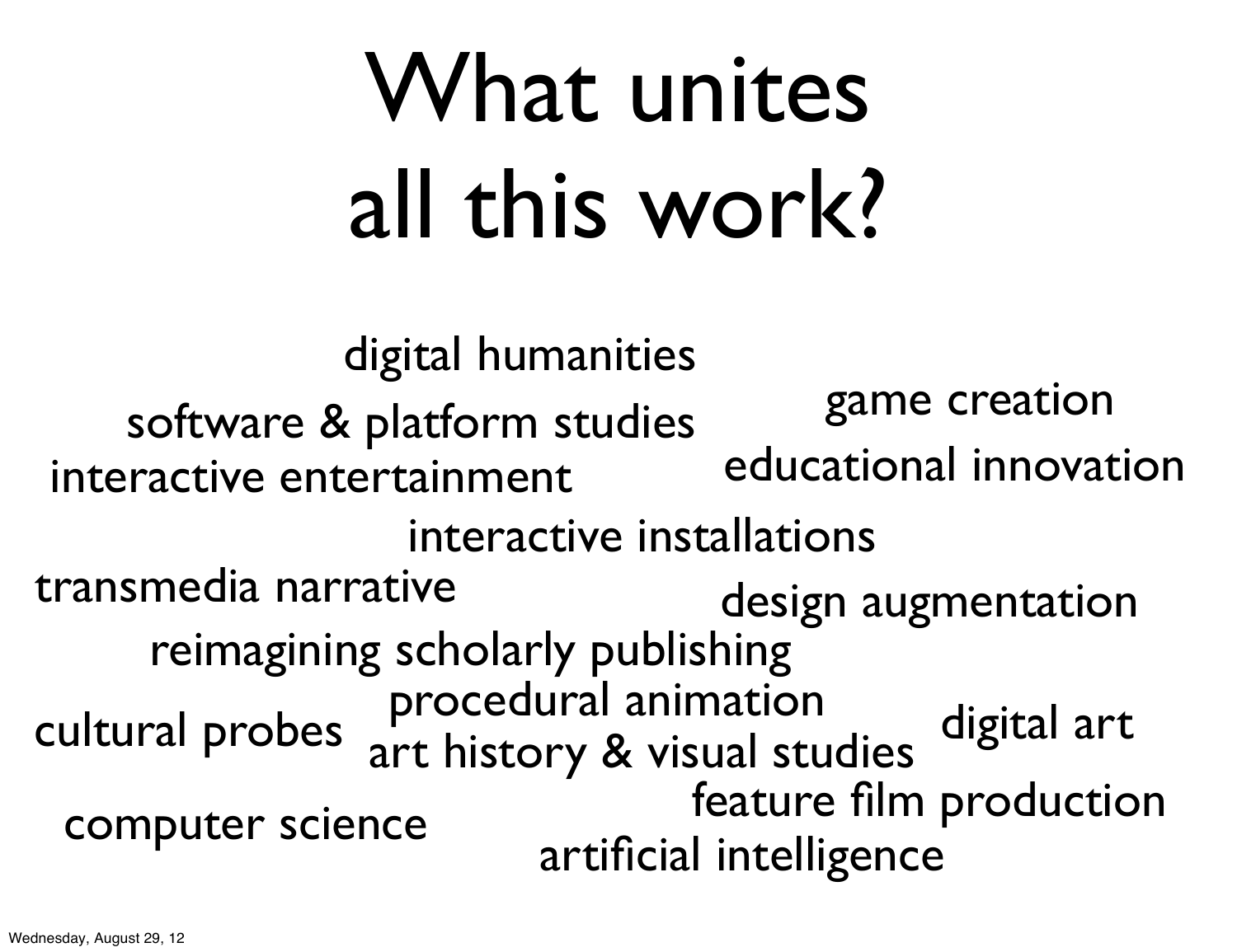## Why do connections seem to be forming?

- NSF/NEA "Re/Search" convening
- NSF/NEH "Digging Into Data" challenge
- Microsoft Kinect collaborations with universities and hackers
- MIT Press software/ platform studies
- MacArthur Digital Media and Learning
- NEH forms Office of Digital Humanities
- NEA Media Arts includes games
- NSEAD & XSEAD initiatives
- much more!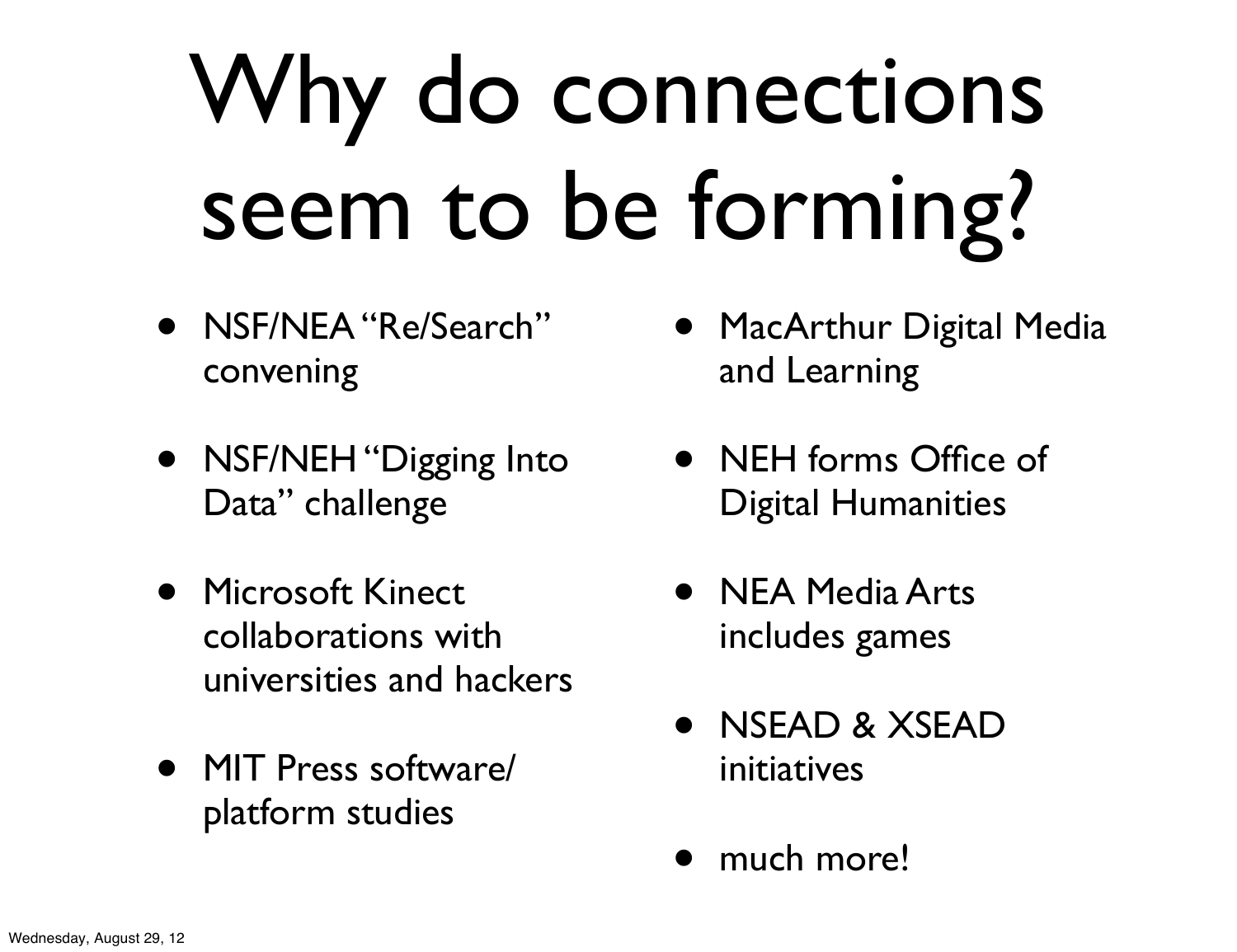## Seeing computational processes as part of culture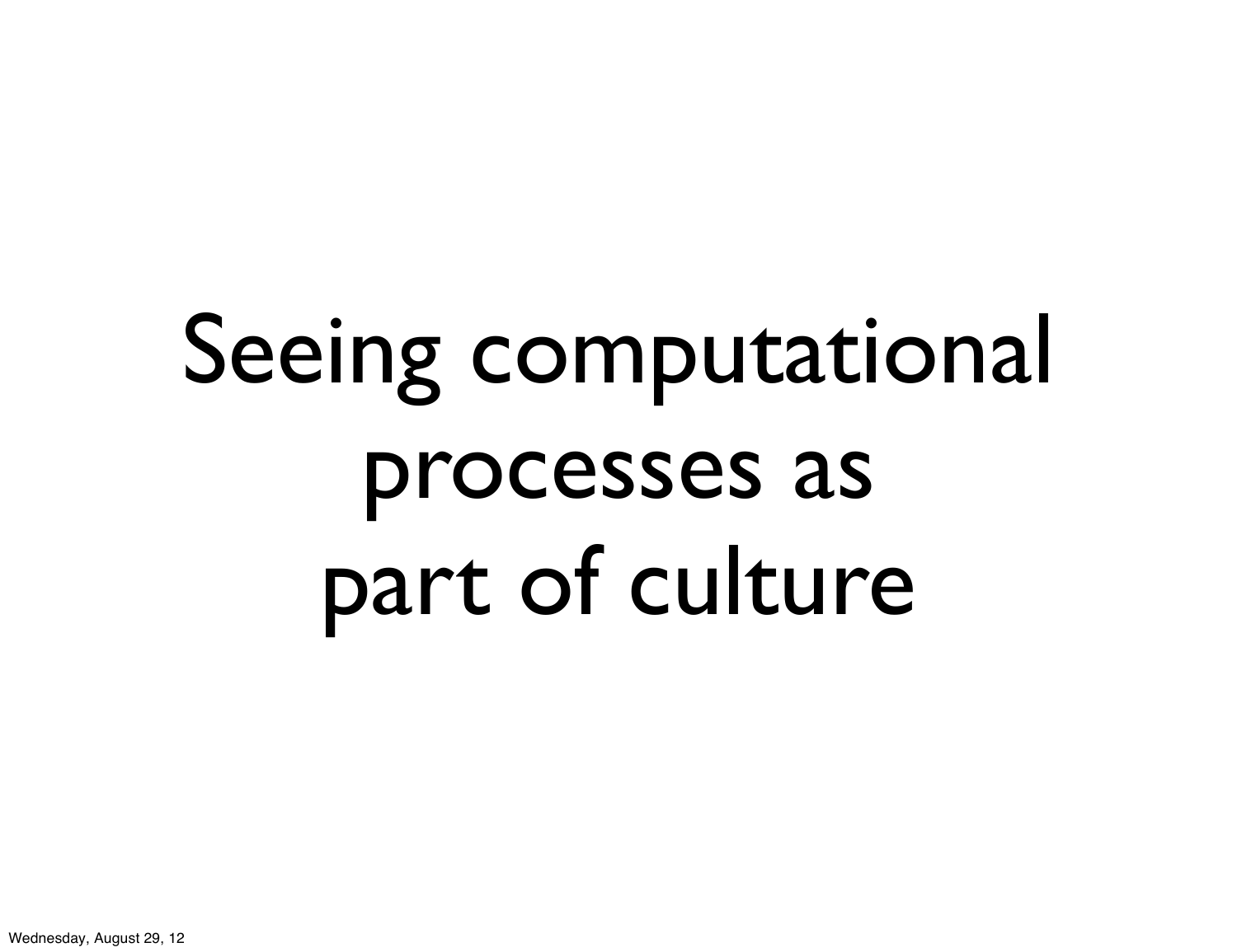#### We need each other to move forward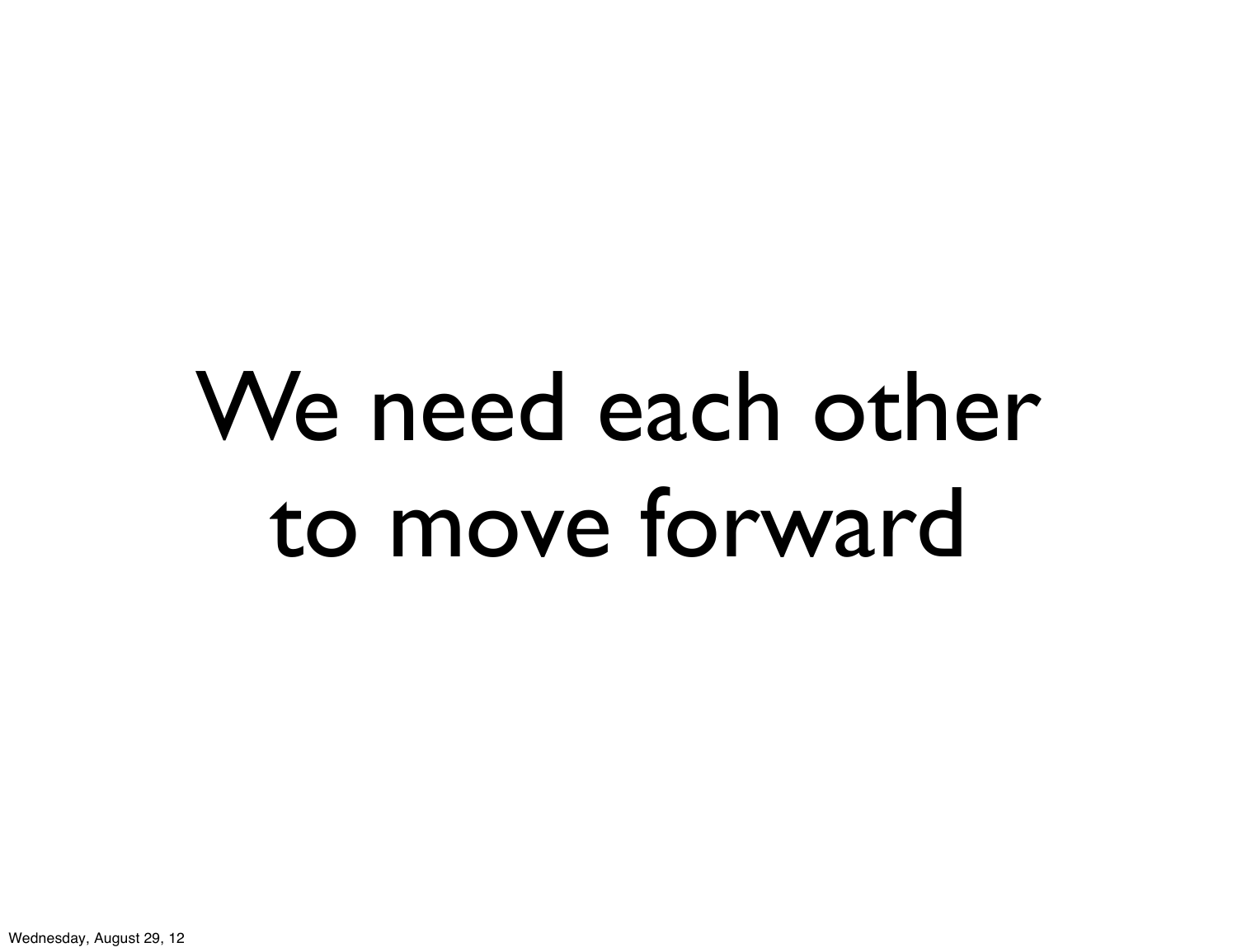#### What will we do here?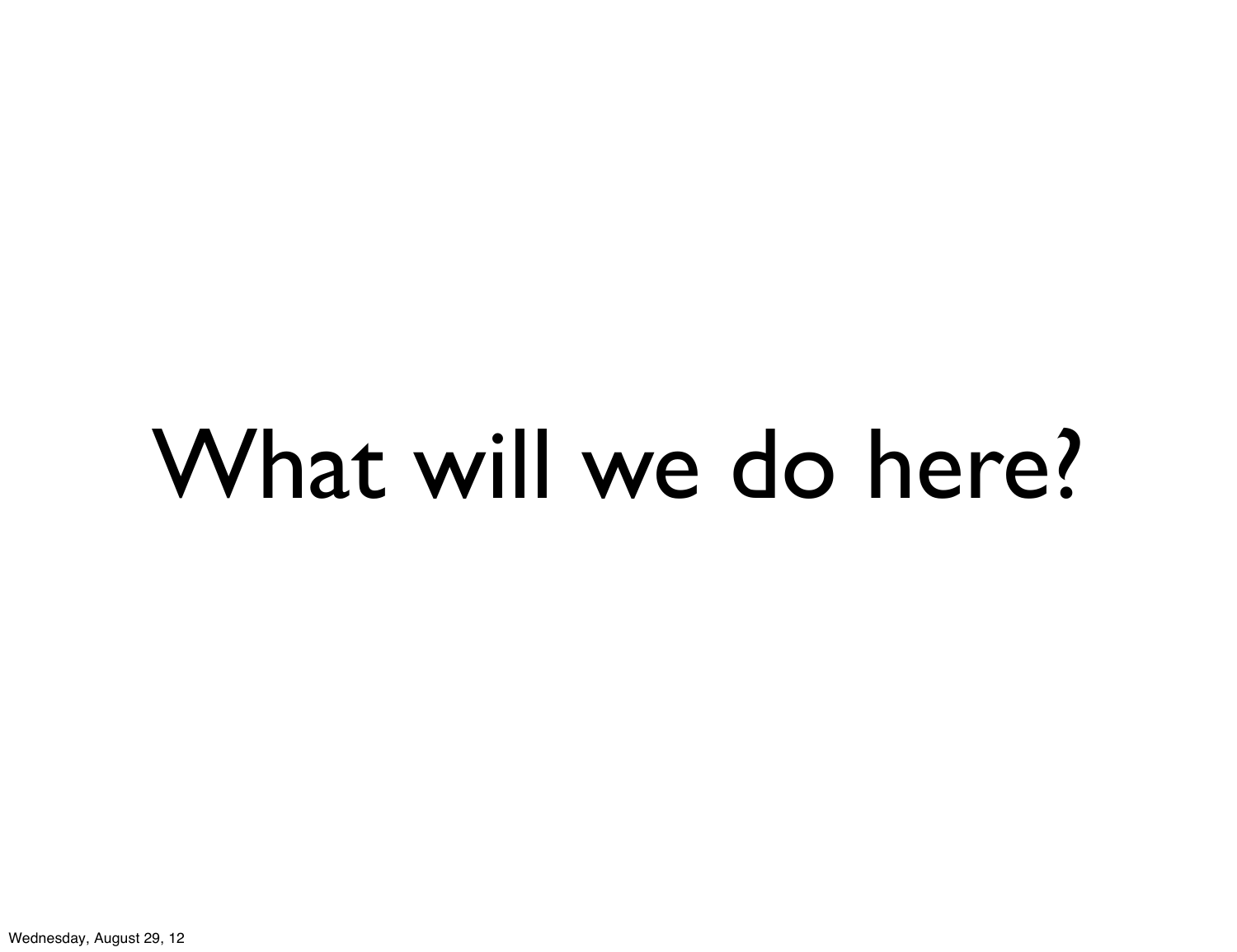### What will we do here?

- Discuss five themes
- Develop white paper priorities
- Develop multi-institution project ideas
- Have a conversation with field builders
- Select, refine, and develop project plans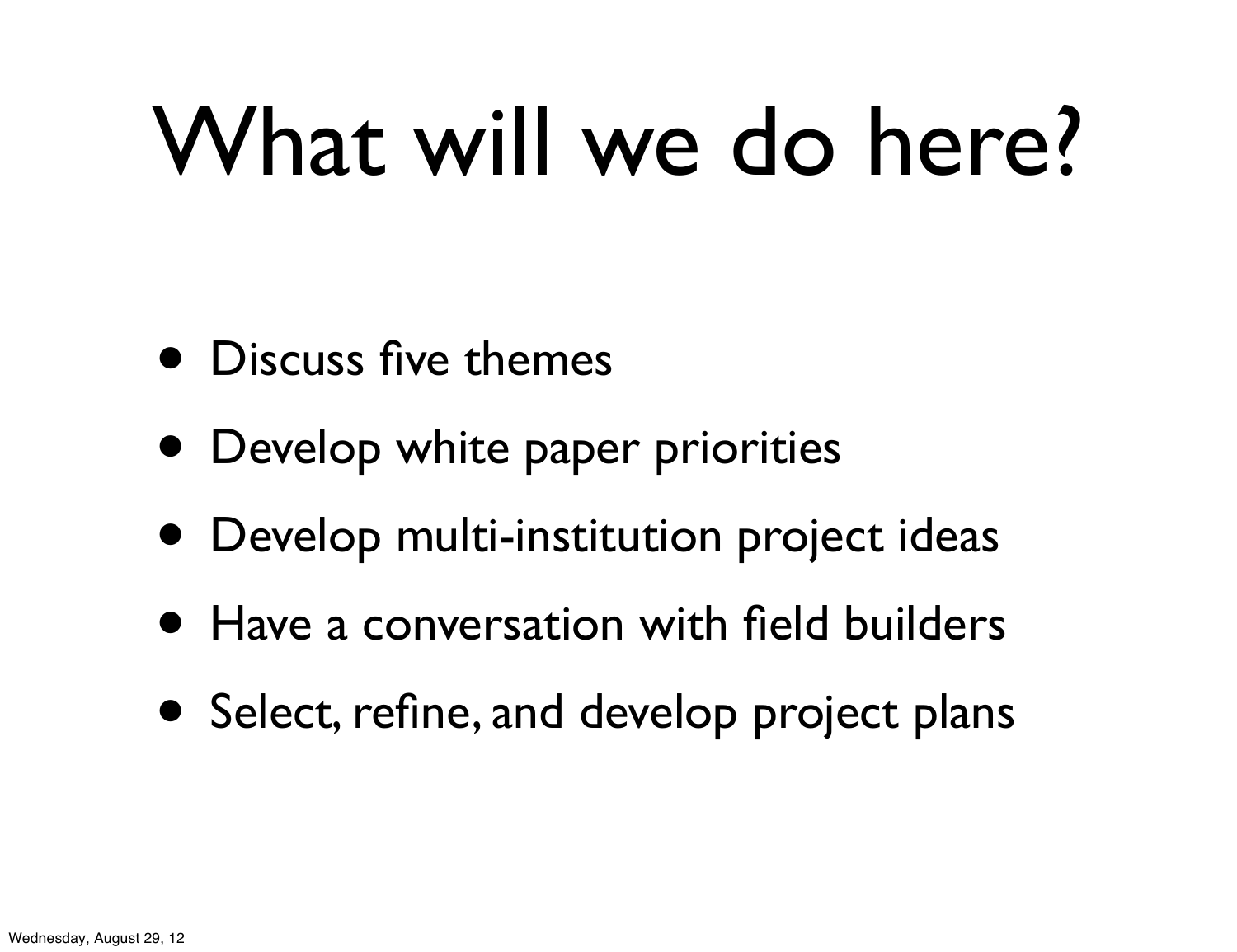#### Theme 1: Lessons Learned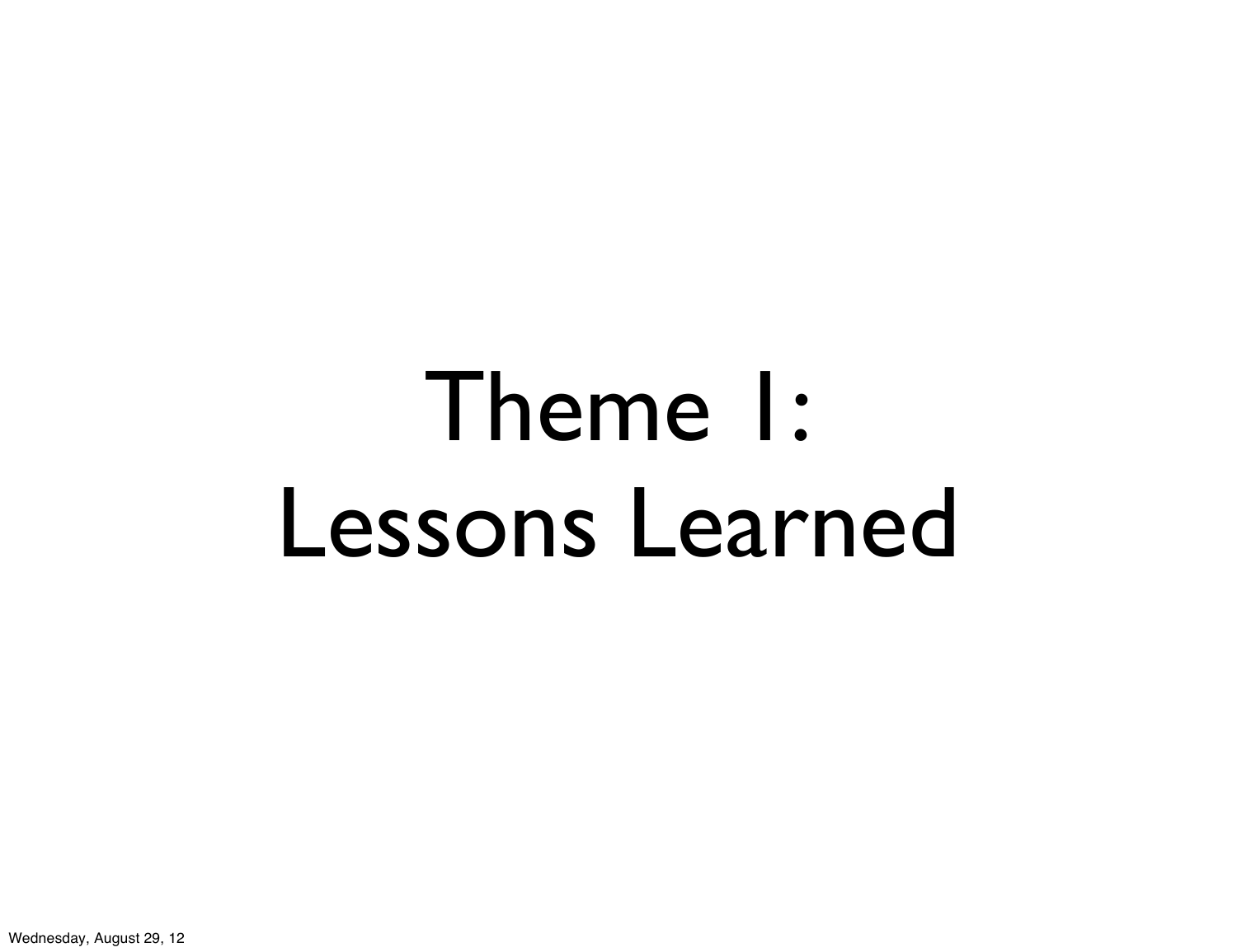DUCK DUCK

YOU ARE MY LITTLE AFFECTION: MY BEAUTIFUL APPETITE: MY EAGER HUNGER. MY COVETOUS LOVE LUSTS FOR YOUR INFATUATION. MY YEARNING ANXIOUSLY CLINGS TO YOUR FELLOW FEELING.

> YOURS EAGERLY M. U. C.

We've had digital art since we've had digital computers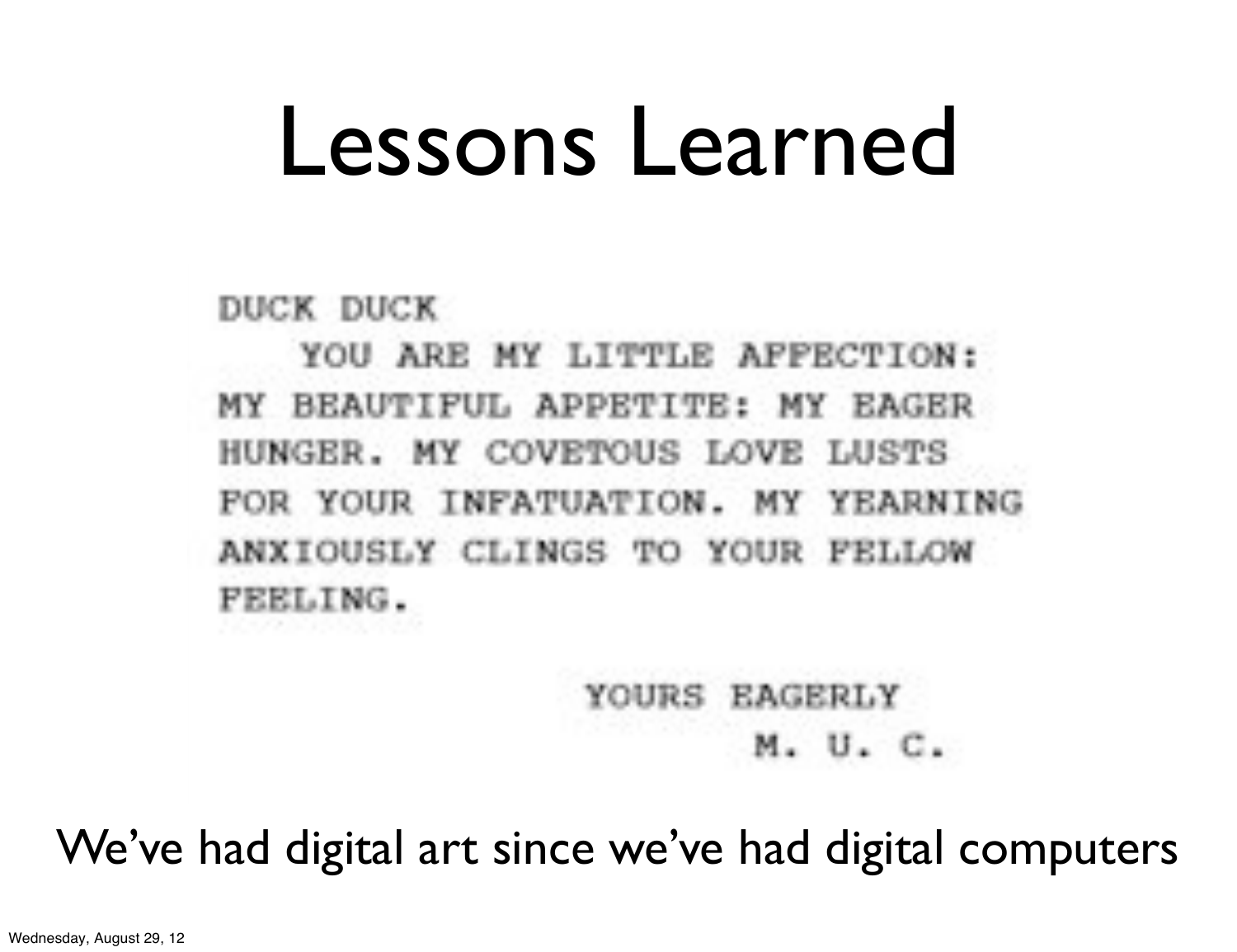

We've had digital interactive entertainment since we've had digital computers, and made media with computer systems for decades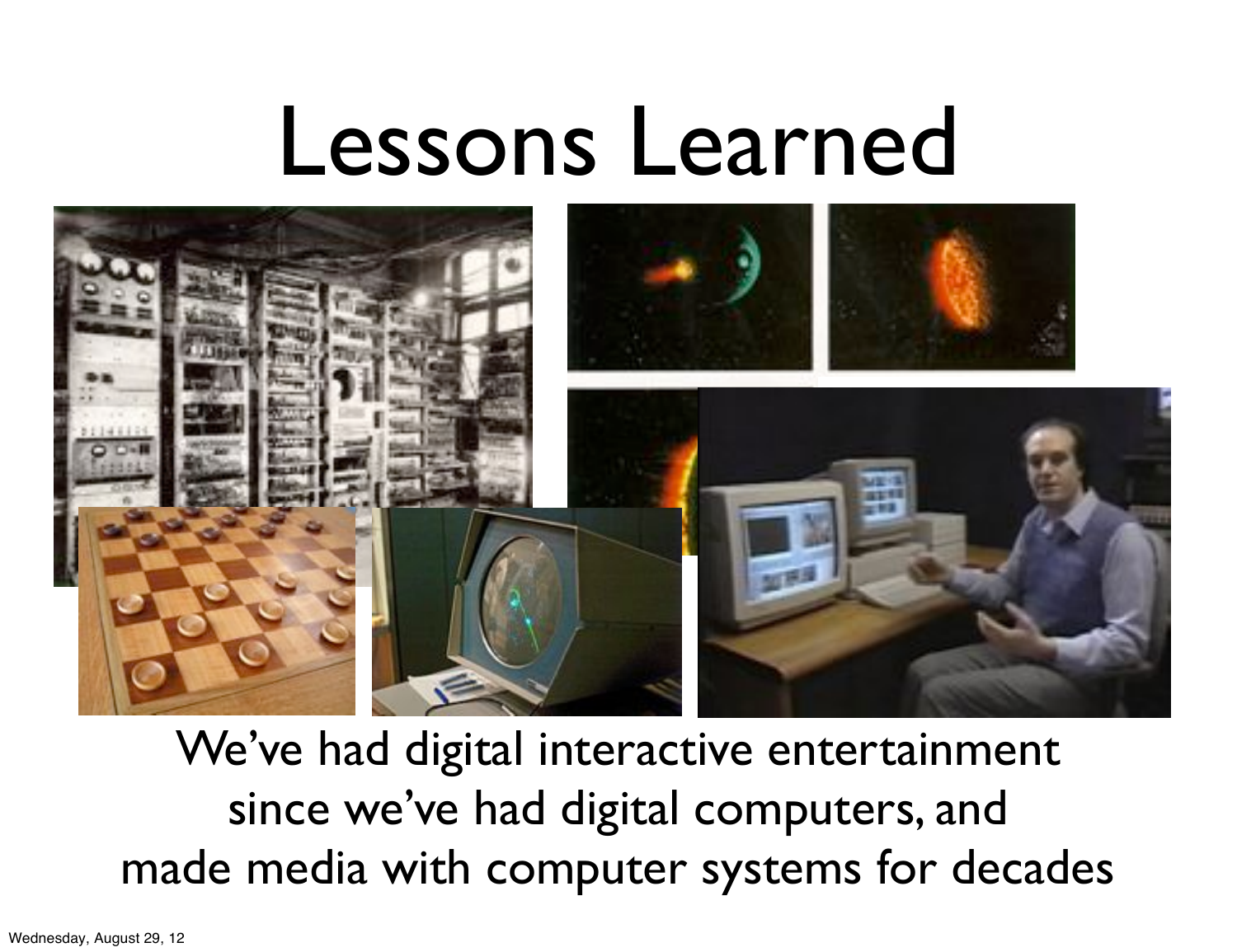

We have well-developed examples of humanities interpreting and contributing to the design of computational systems for decades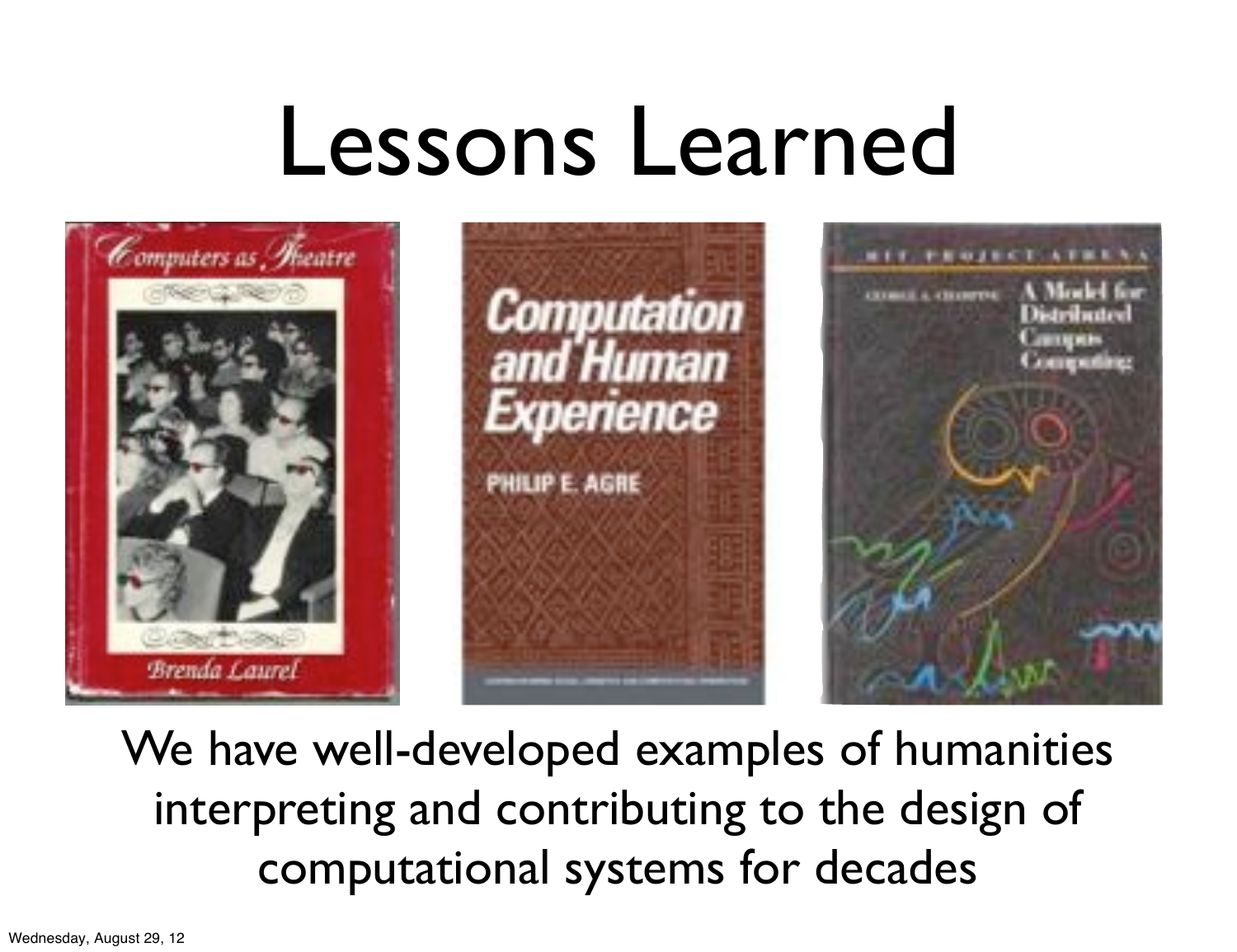- What lessons have we learned?
- What recommendations might we make, based on these lessons?
- What future projects should we do, based on these lessons, or to communicate these lessons?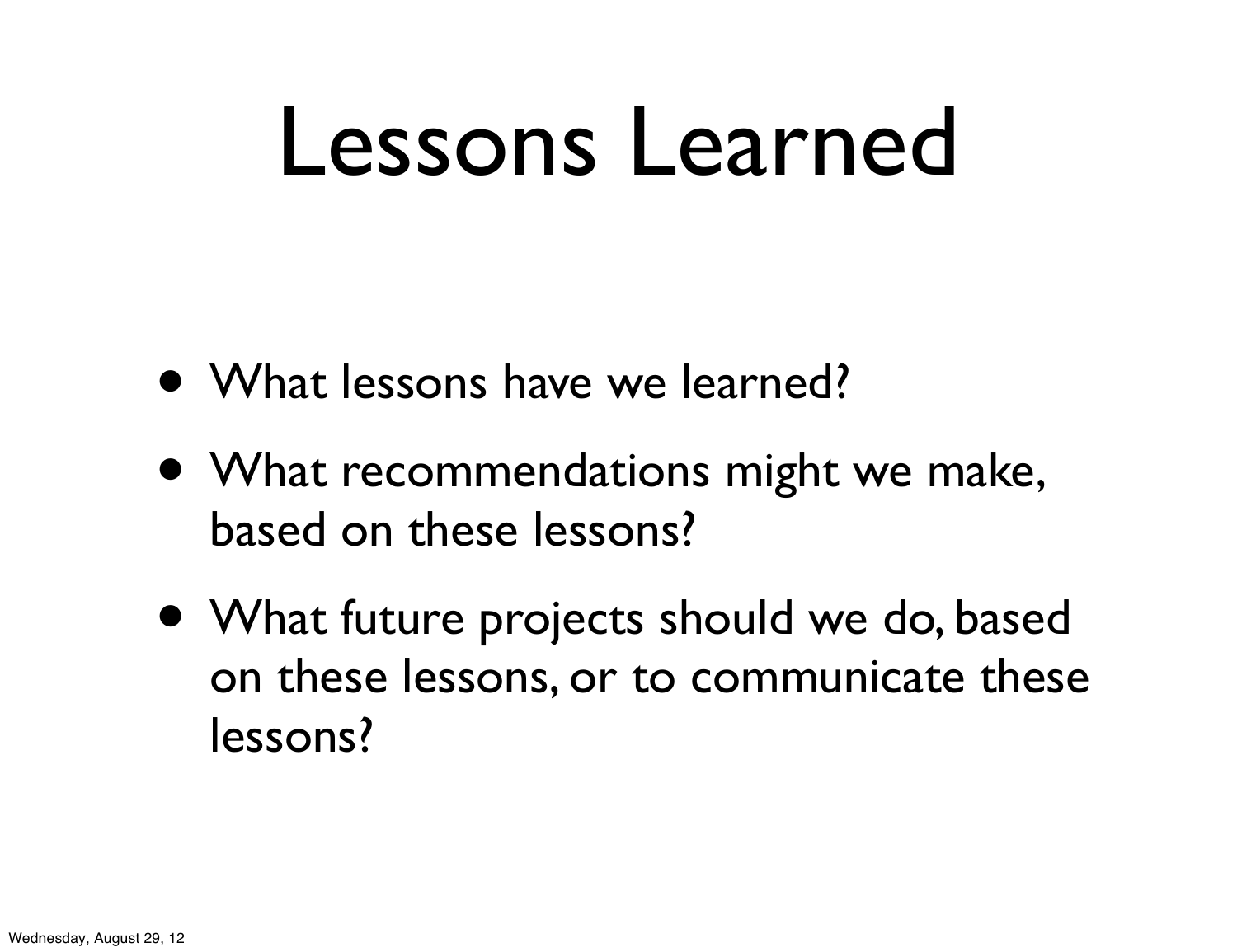# Theme 2: Operationalization and Beyond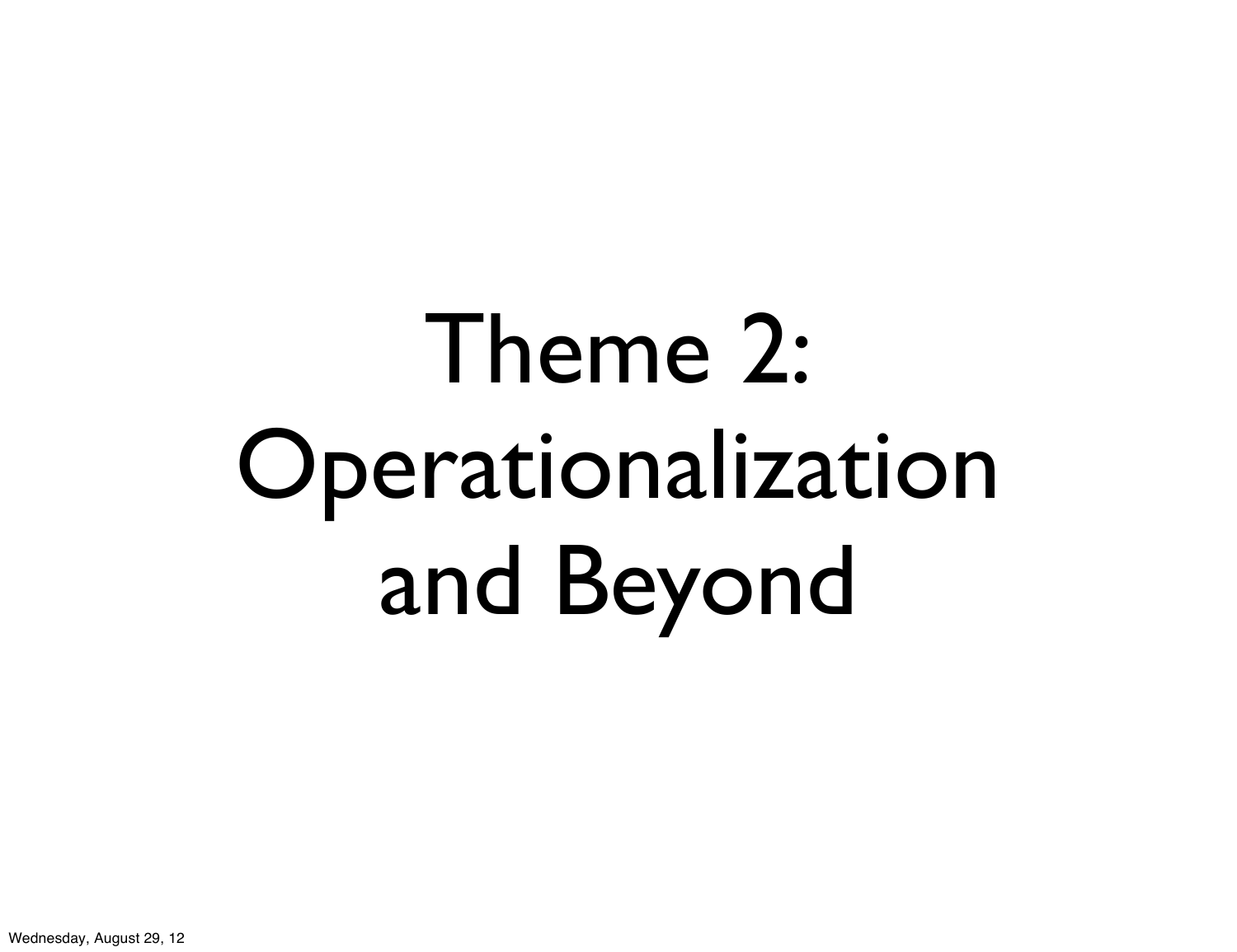# Or, how to get arts/ humanities ideas into computational systems — and use systems to think about arts/ humanities ideas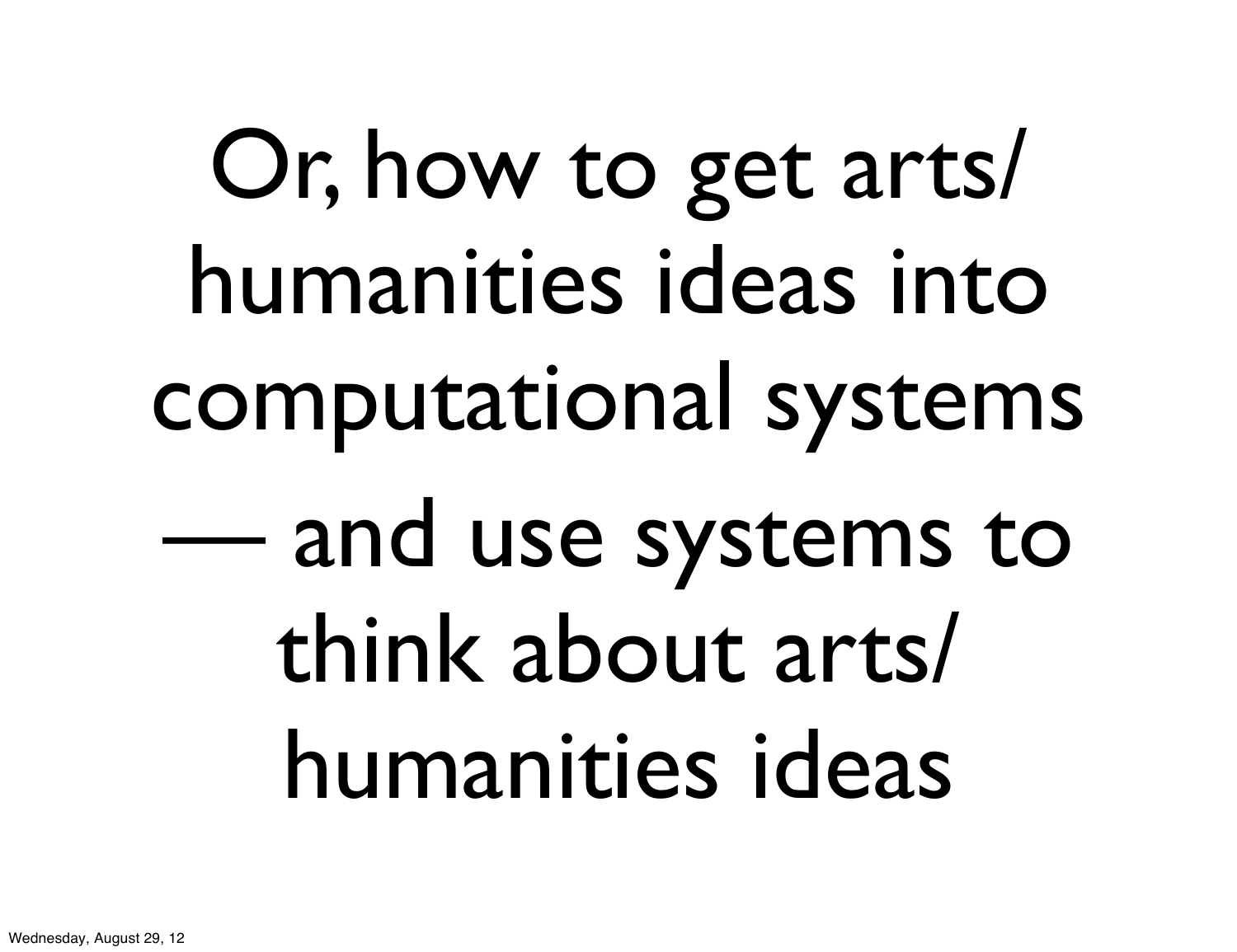## Operationalization and Beyond

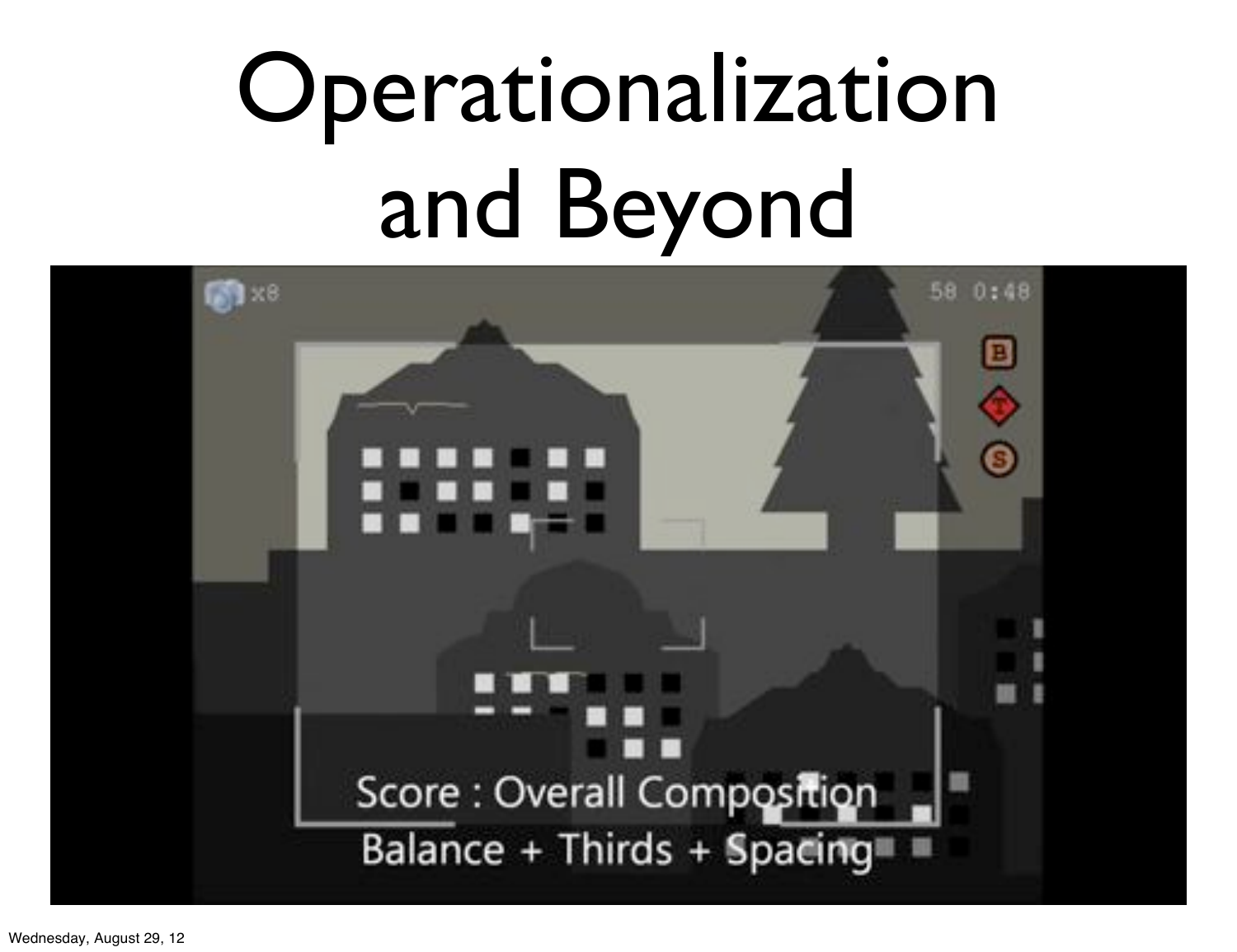## Operationalization and Beyond



Models from other arts point to powerful possibilities for computational systems — building and interpreting those systems may change how we see their inspirations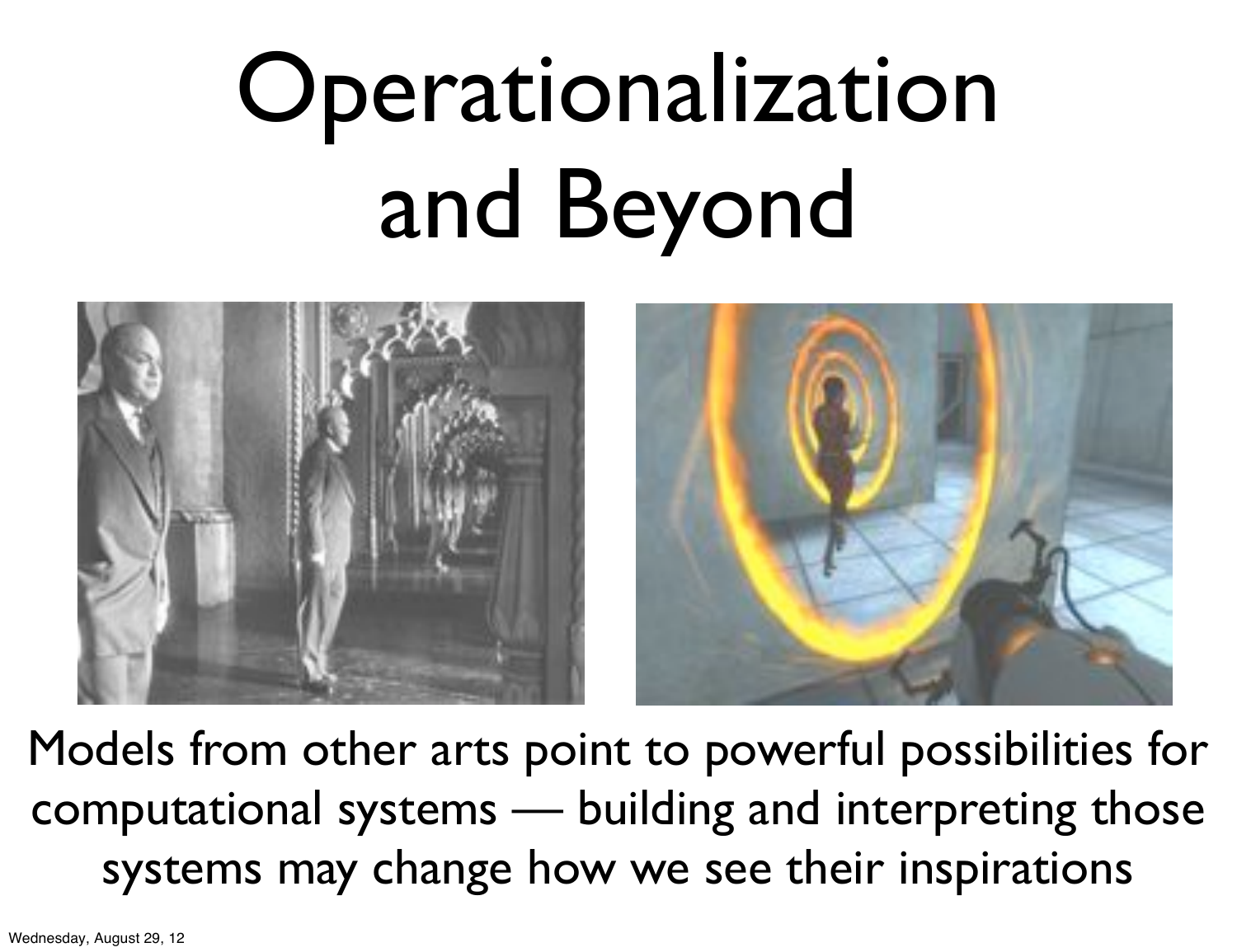## Operationalization and Beyond

- What are different ways that computational systems can embody/express arts and humanities ideas?
- How can building computational systems give us new ways to reflect on arts/ humanities ideas?
- What are powerful approaches for interpreting the ideas computational systems express?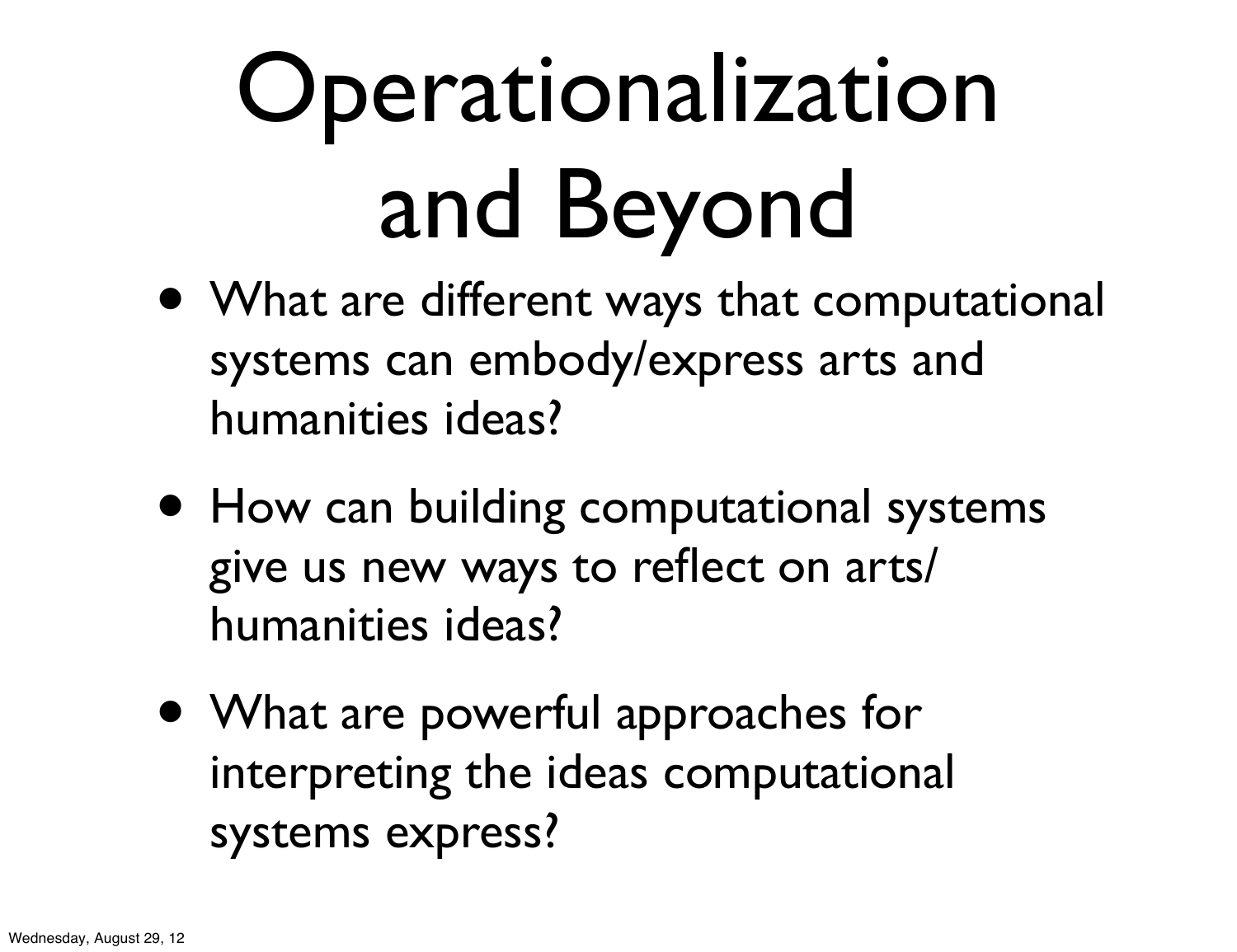## Theme 3: Guiding and Evaluating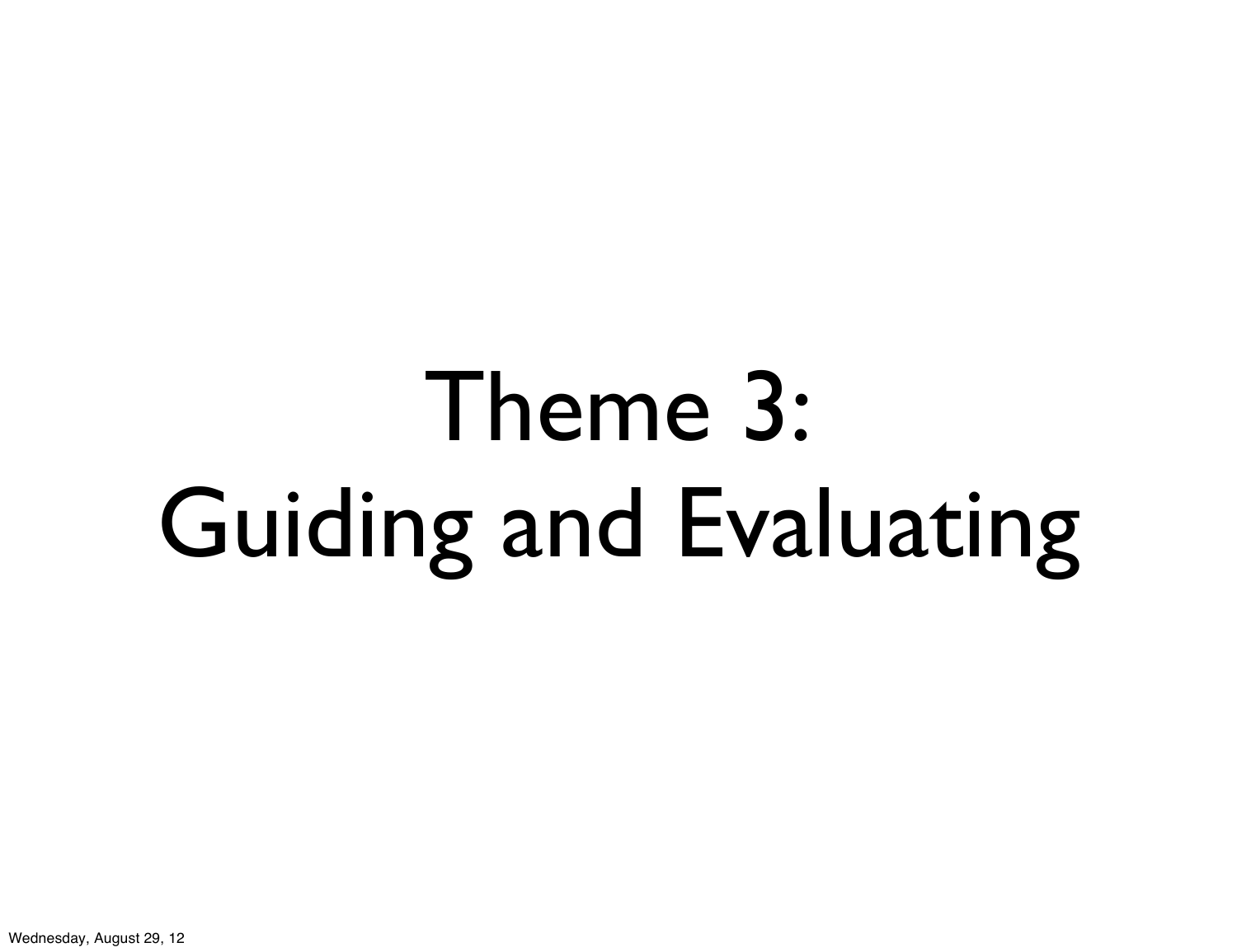# Computer science has tools for evaluating things like efficiency. How do we guide and evaluate work as meaningful media?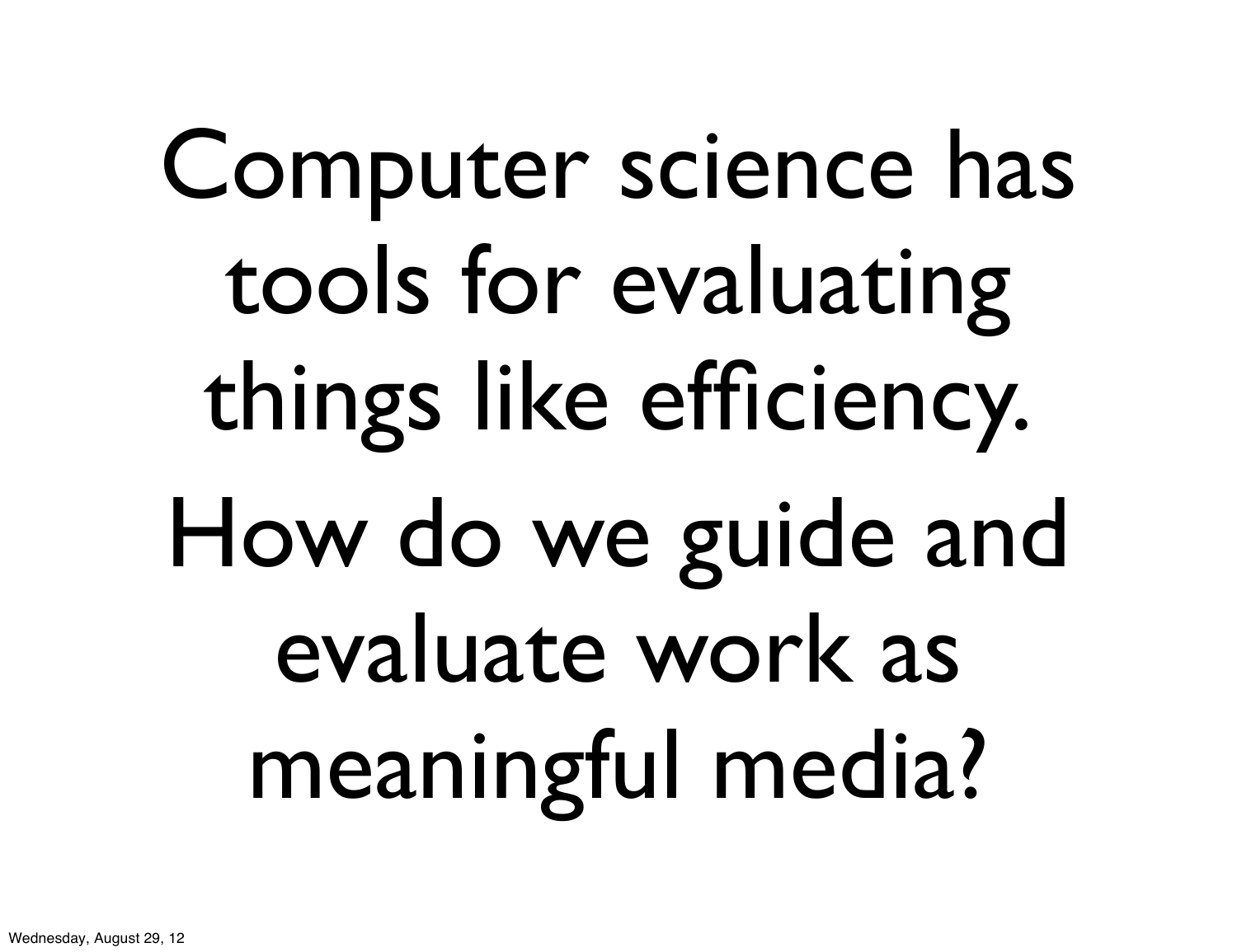# Guiding and Evaluating



#### Drawing on software studies, I've tried to use *close reading*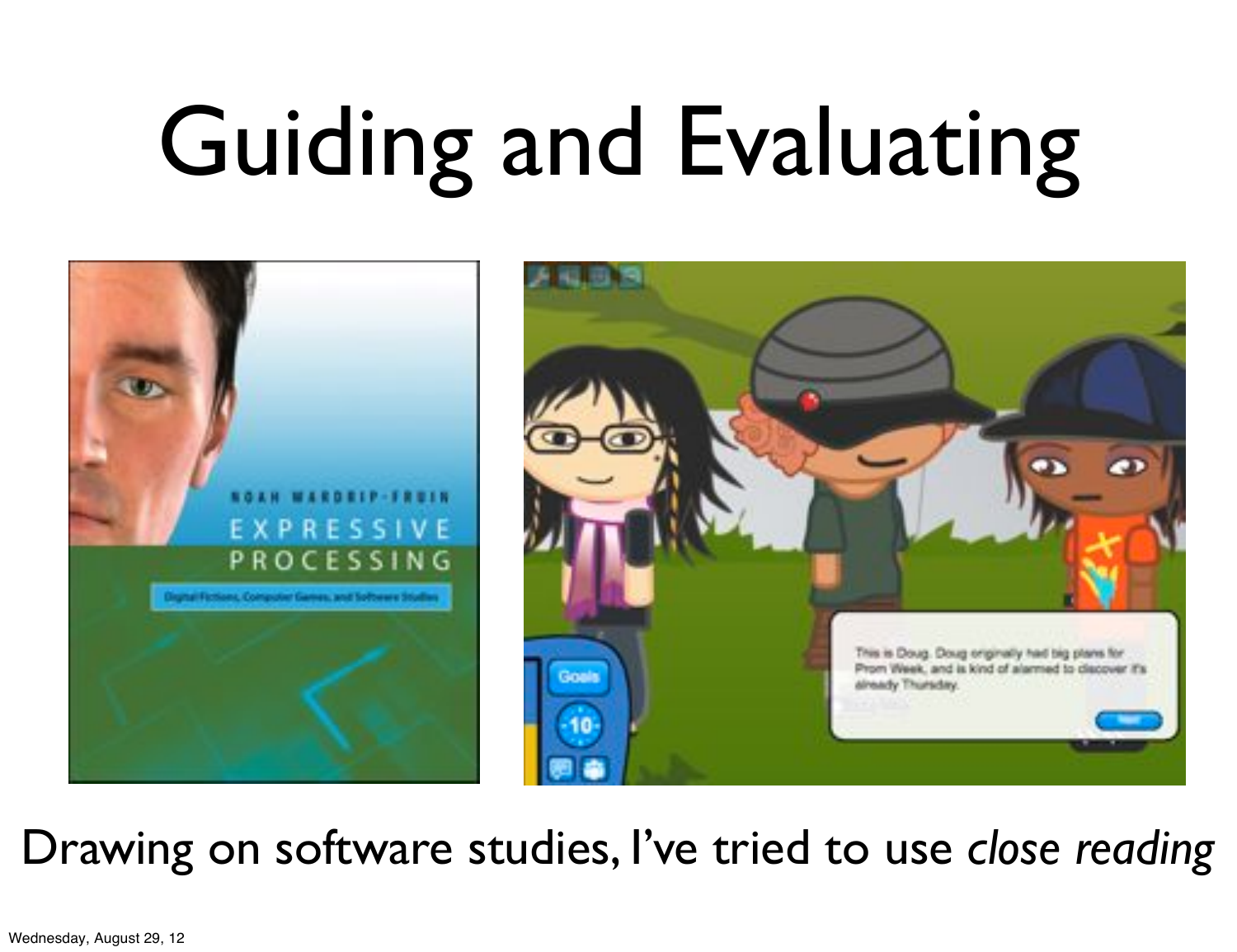# Guiding and Evaluating

- What methods are we using (officially and unofficially) for guiding and evaluating?
- What new ones should we be trying?
- How can we evaluate our new strategies? Do they help make more compelling work?
- How can we change the field to make successful strategies more widespread?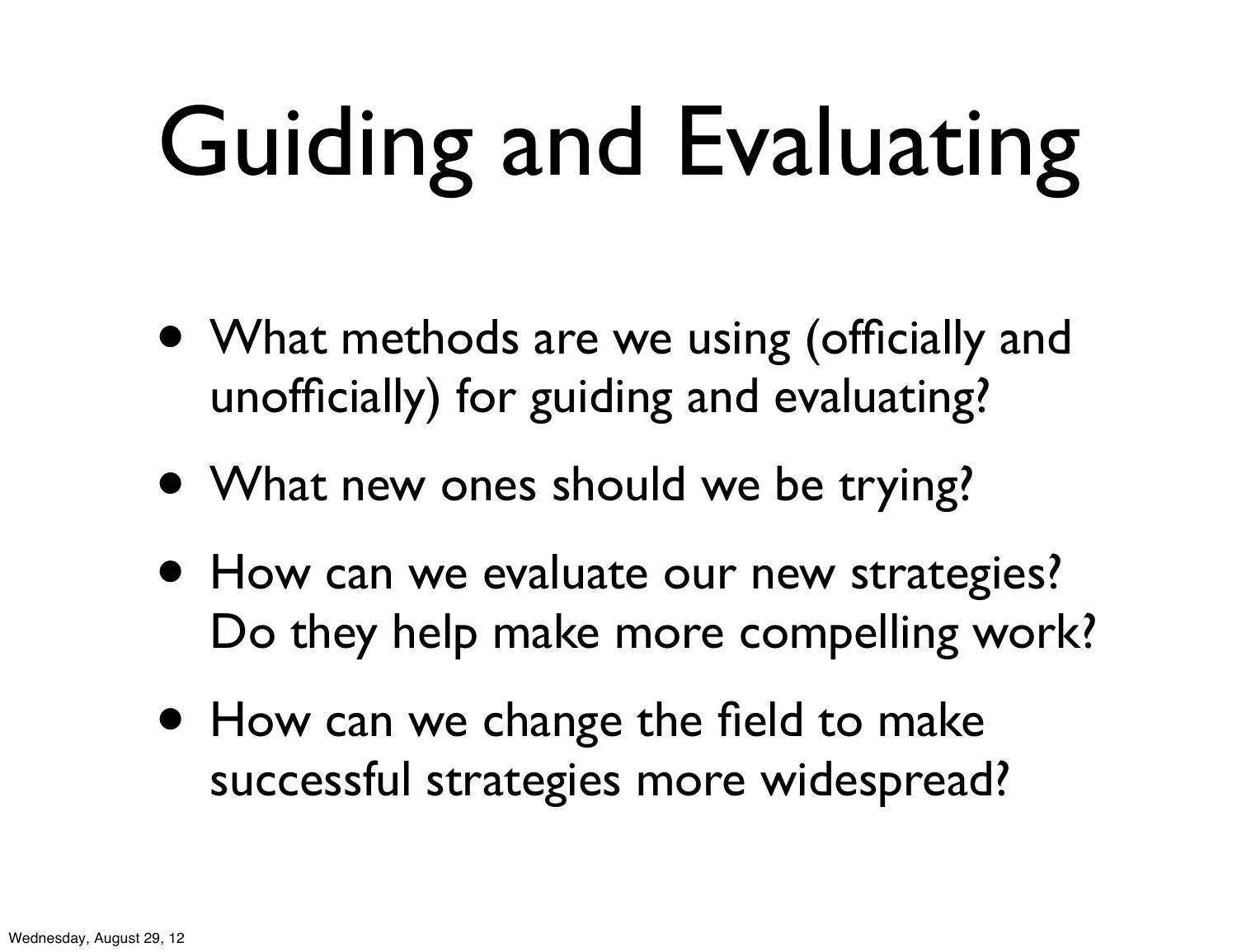## Theme 4: Media Technology Innovation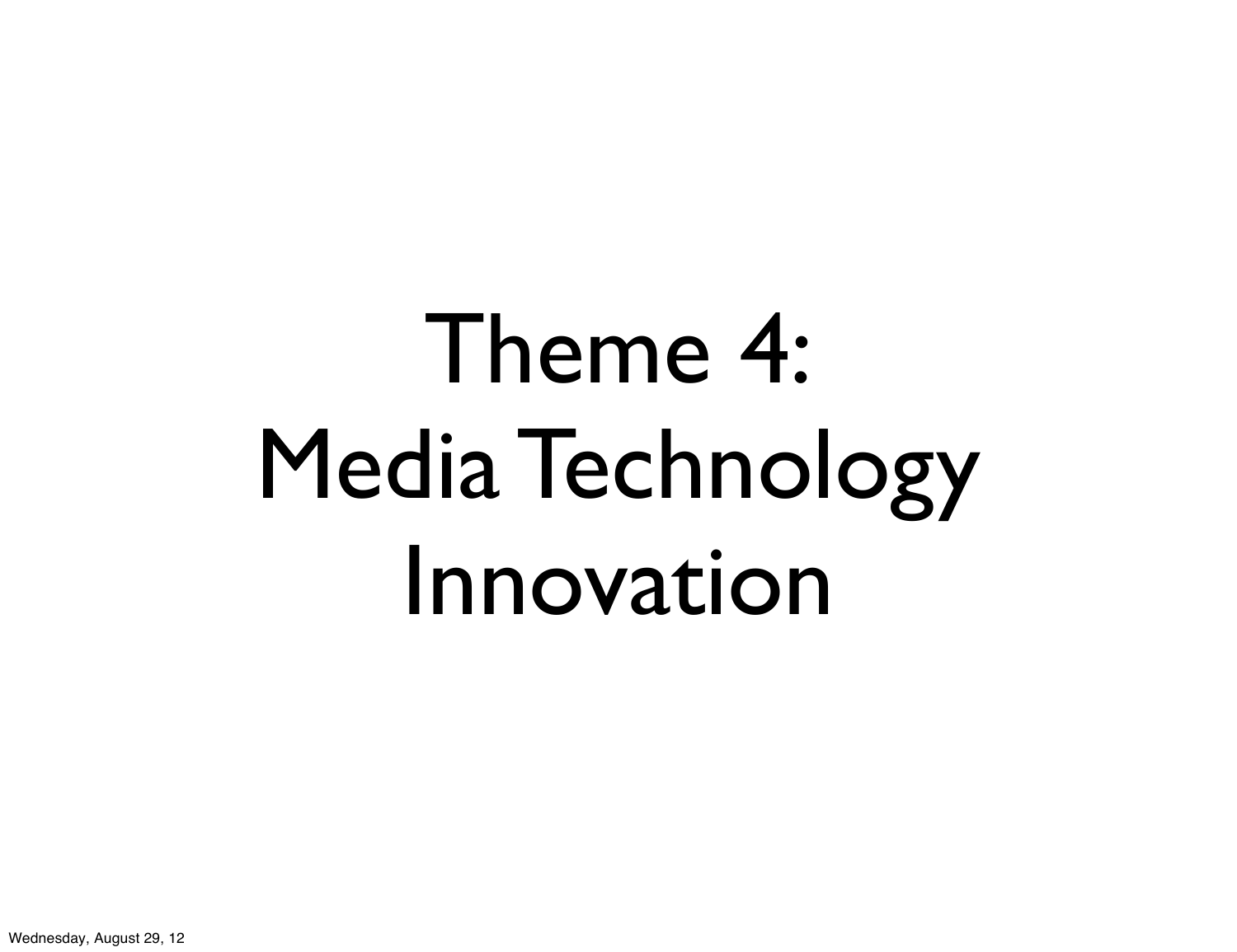The arts and humanities suggest things current media technology can't reach. What are strategies for inventing this nextgeneration media?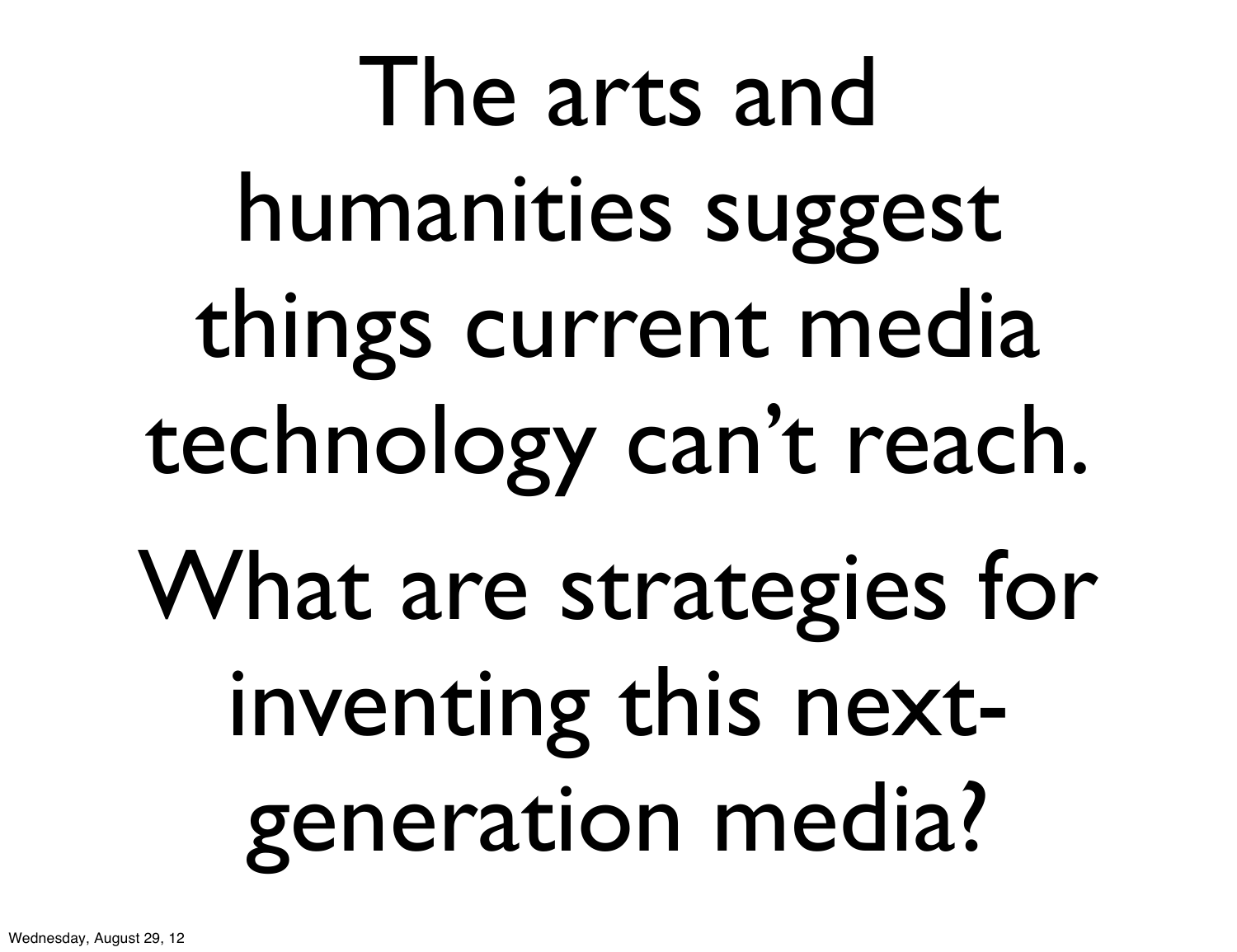### Media Technology Innovation

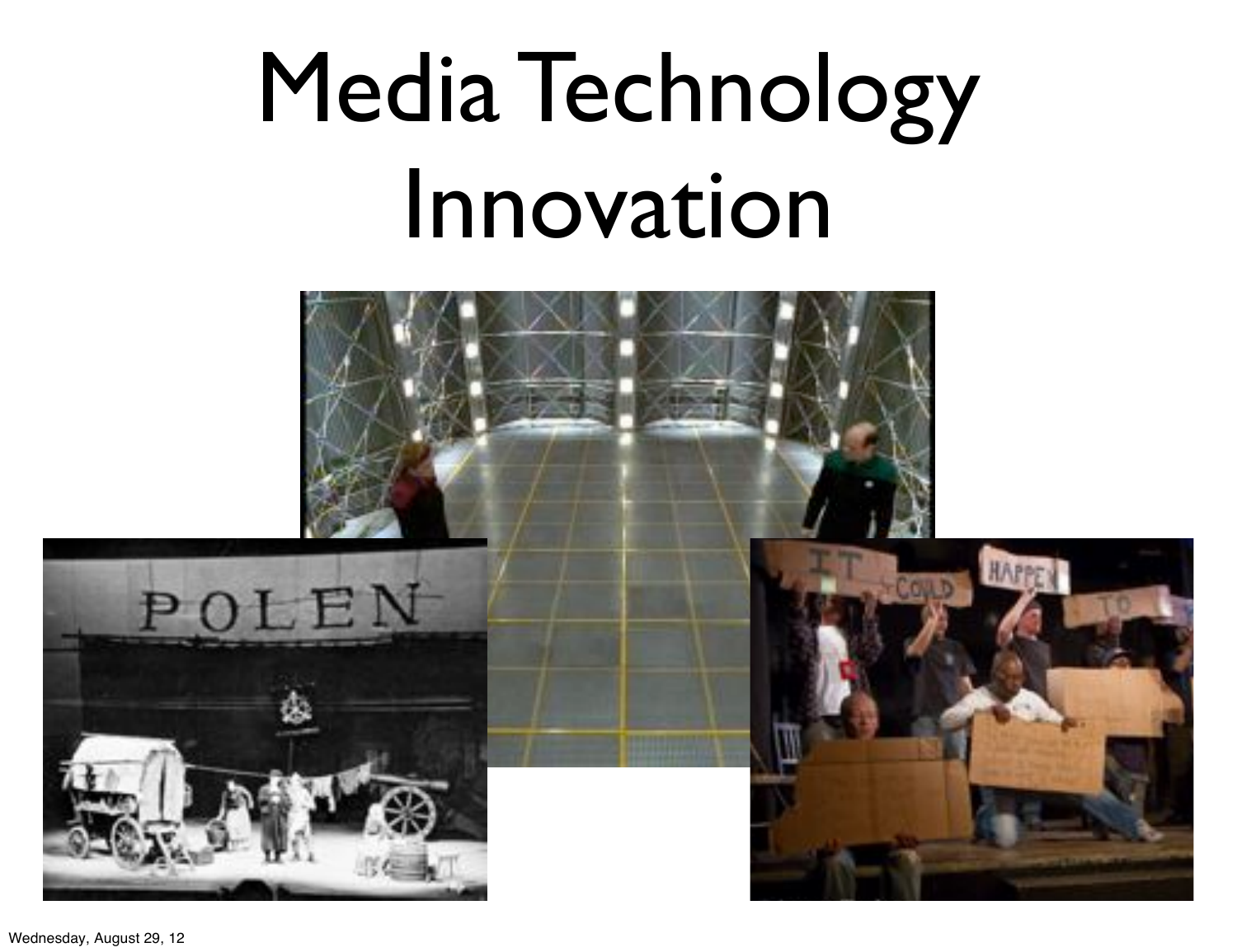## Media Technology Innovation

- What role do arts/humanities inspirations play in different technology development approaches and contexts?
- How can we form and support teams to accomplish this work?
- How can media technology move forward — incrementally and radically?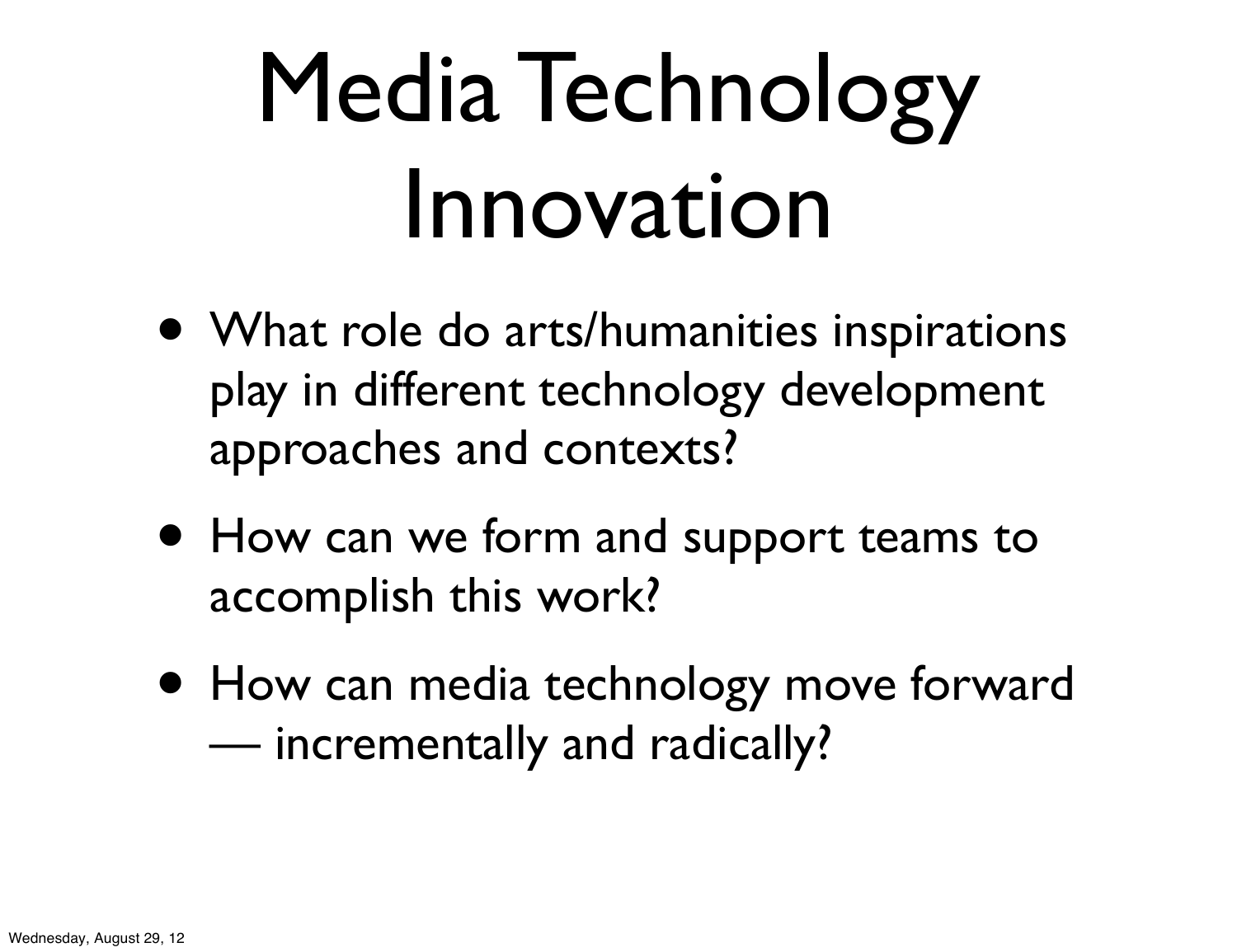## Theme 5: Field Building Models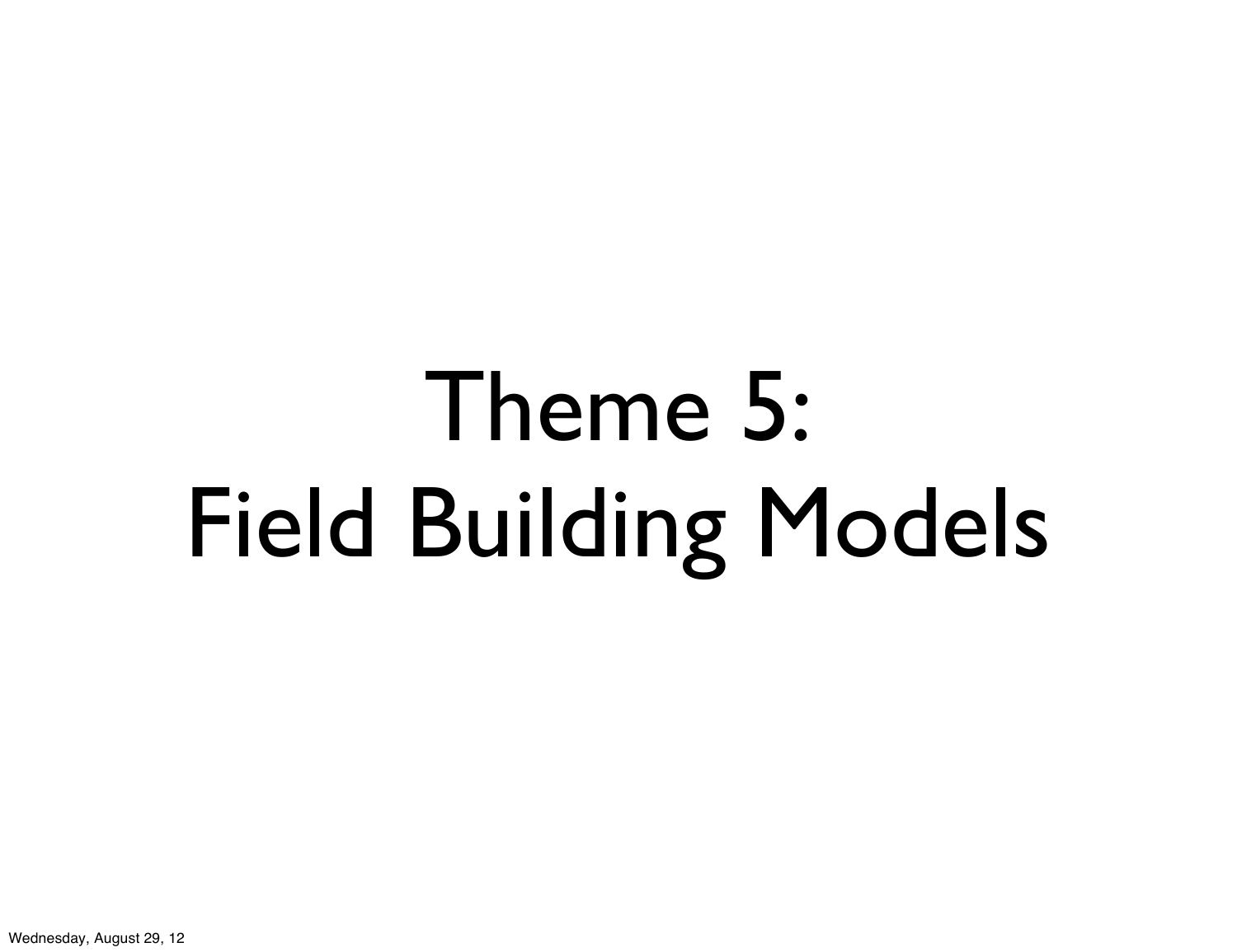## How can we build projects that will transform the field?

## Especially when things are built for the projects we have now?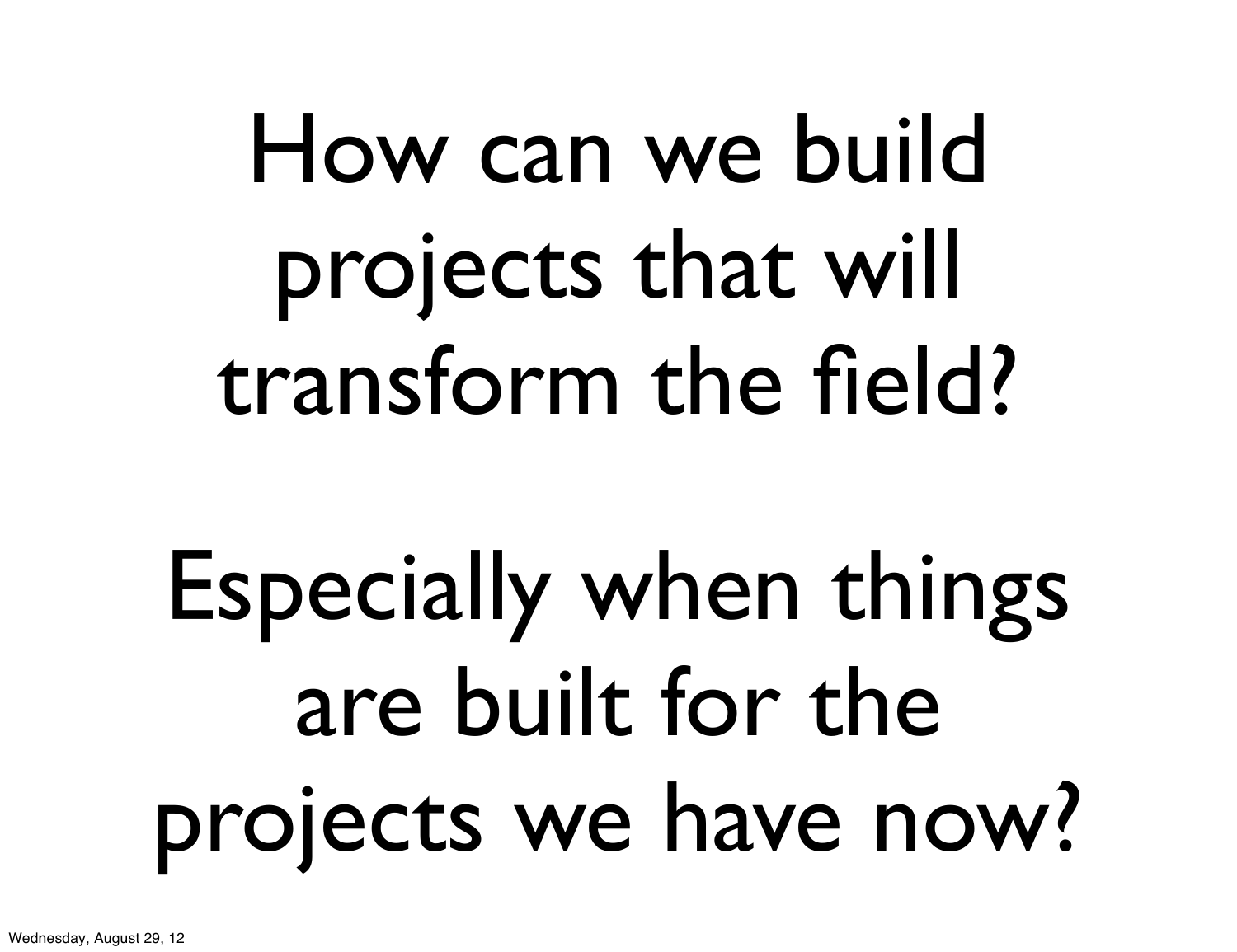## Presentations of three projects that are models of potential transformation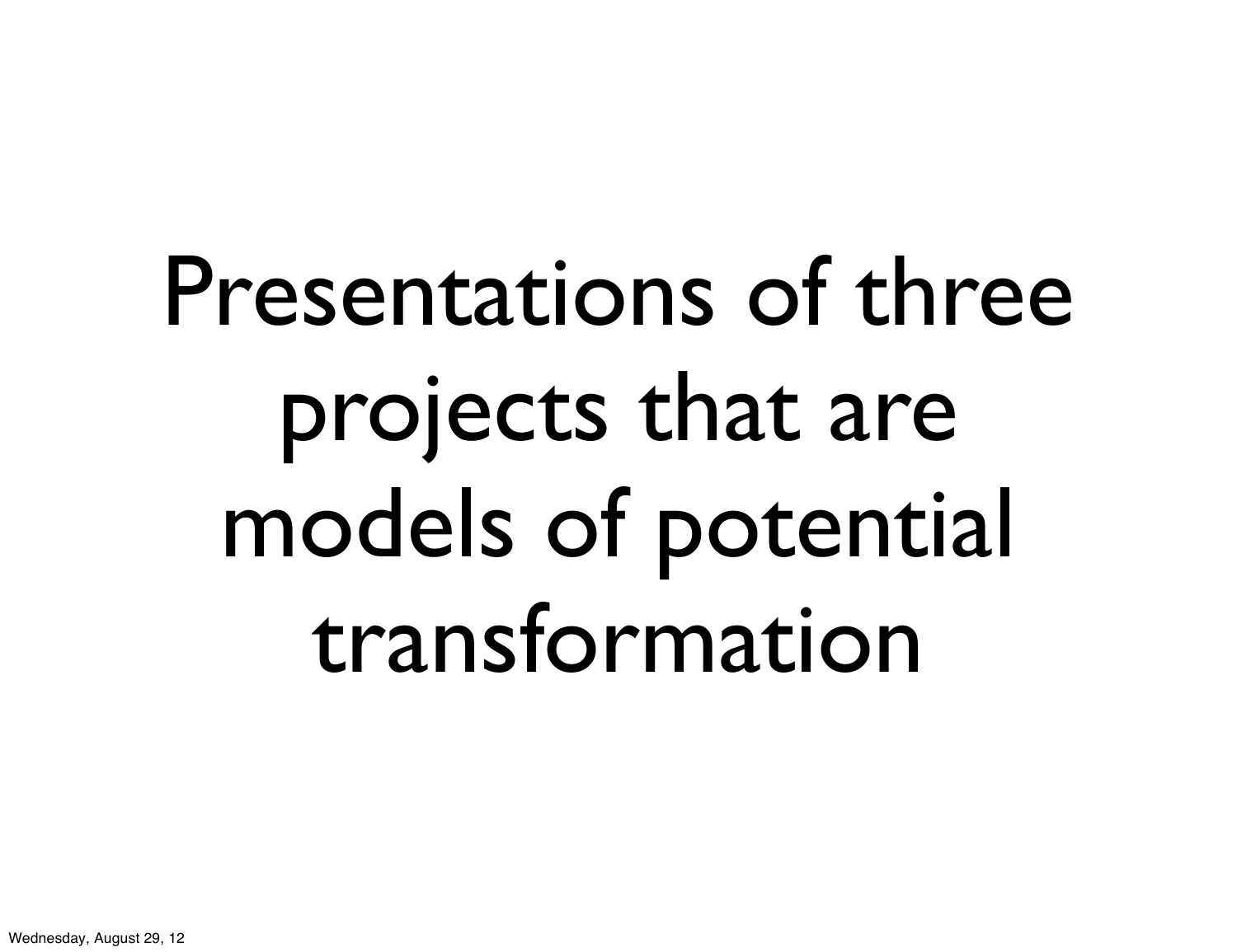#### How we will use time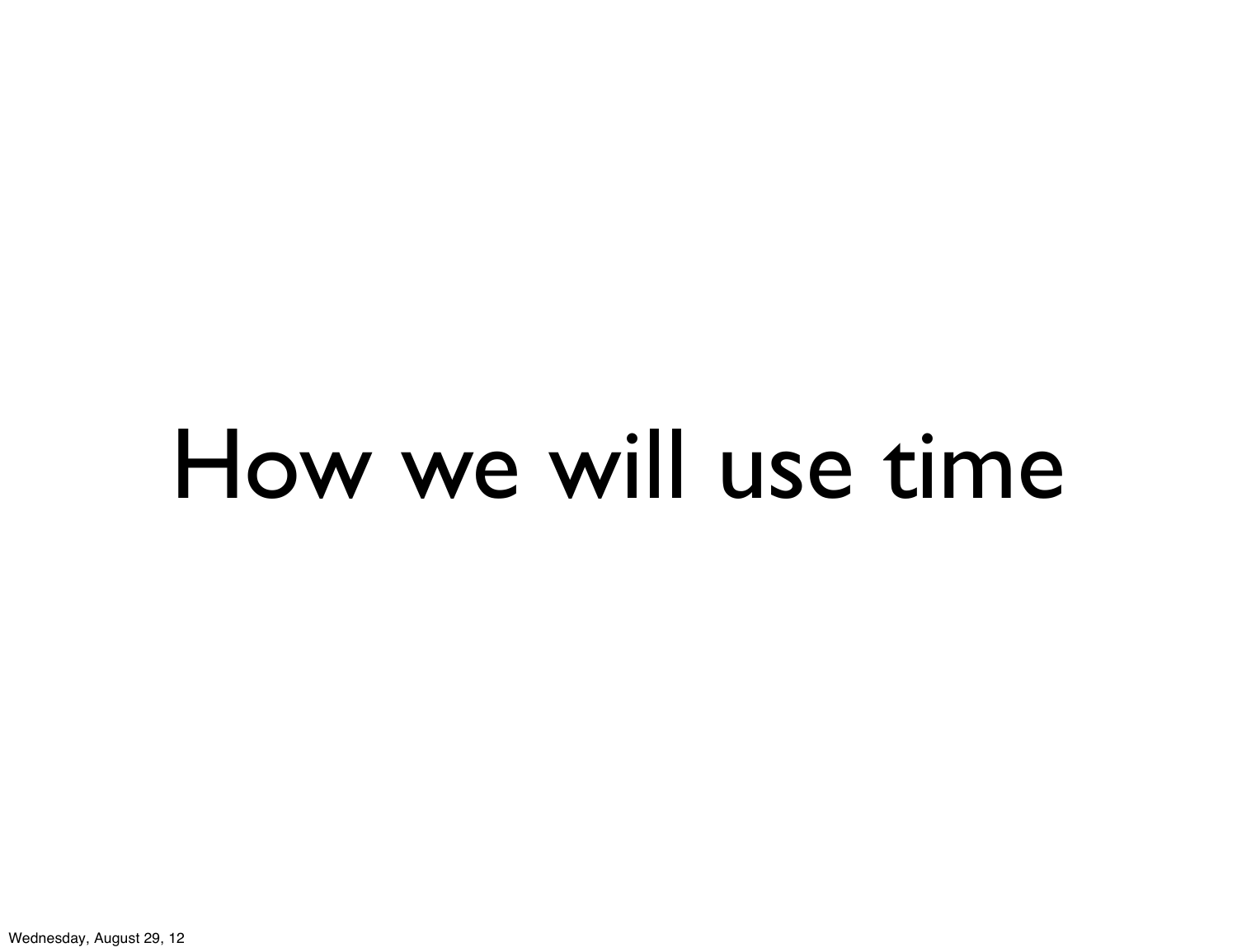#### How we will use time

- Framing session for each theme presenting, interrupting, discussing
- Breakout groups for first four themes:
	- Recommendations to specific constituencies for moving this work forward, related to current theme
	- Potentially transformative projects, related to theme, bigger than what one lab or institution might do on their own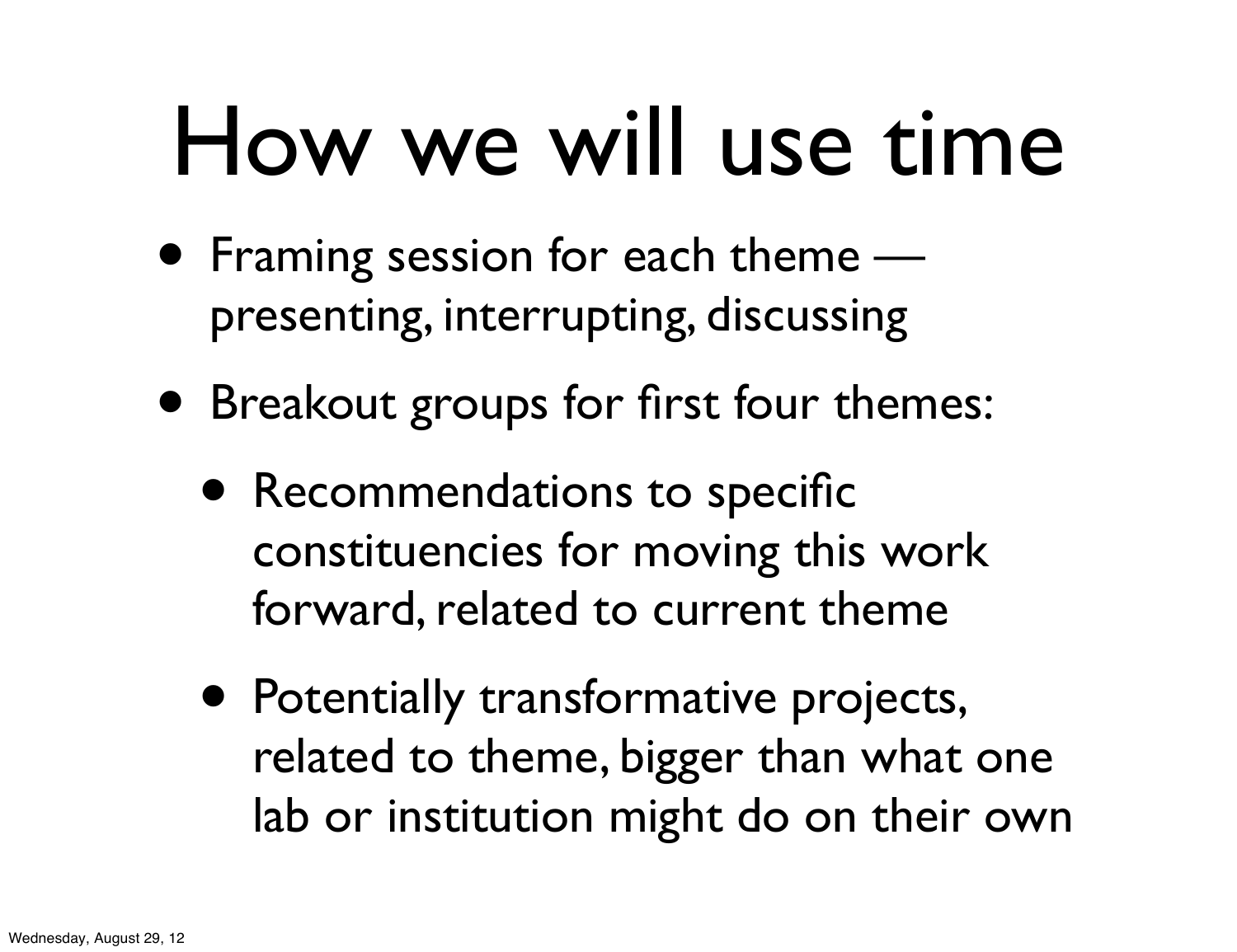#### How we will use time

- Sharing 2-3 developed project ideas after each breakout group
- Mixing together in different groups: on shuttles, at receptions, during meals — this is time to talk about potential collaboration
- Discussion with field builders
- Full group project focusing
- Small group project development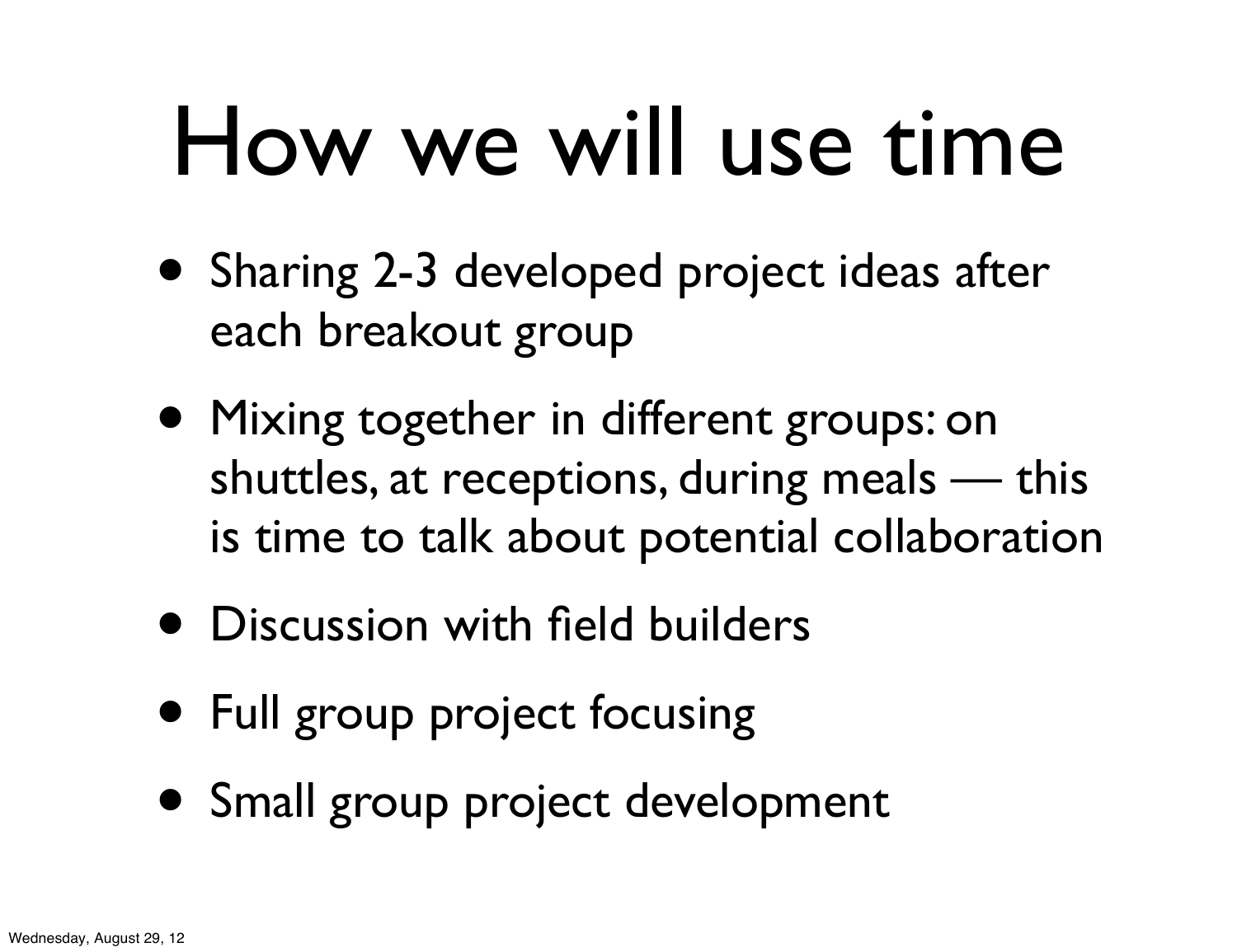# What kinds of projects?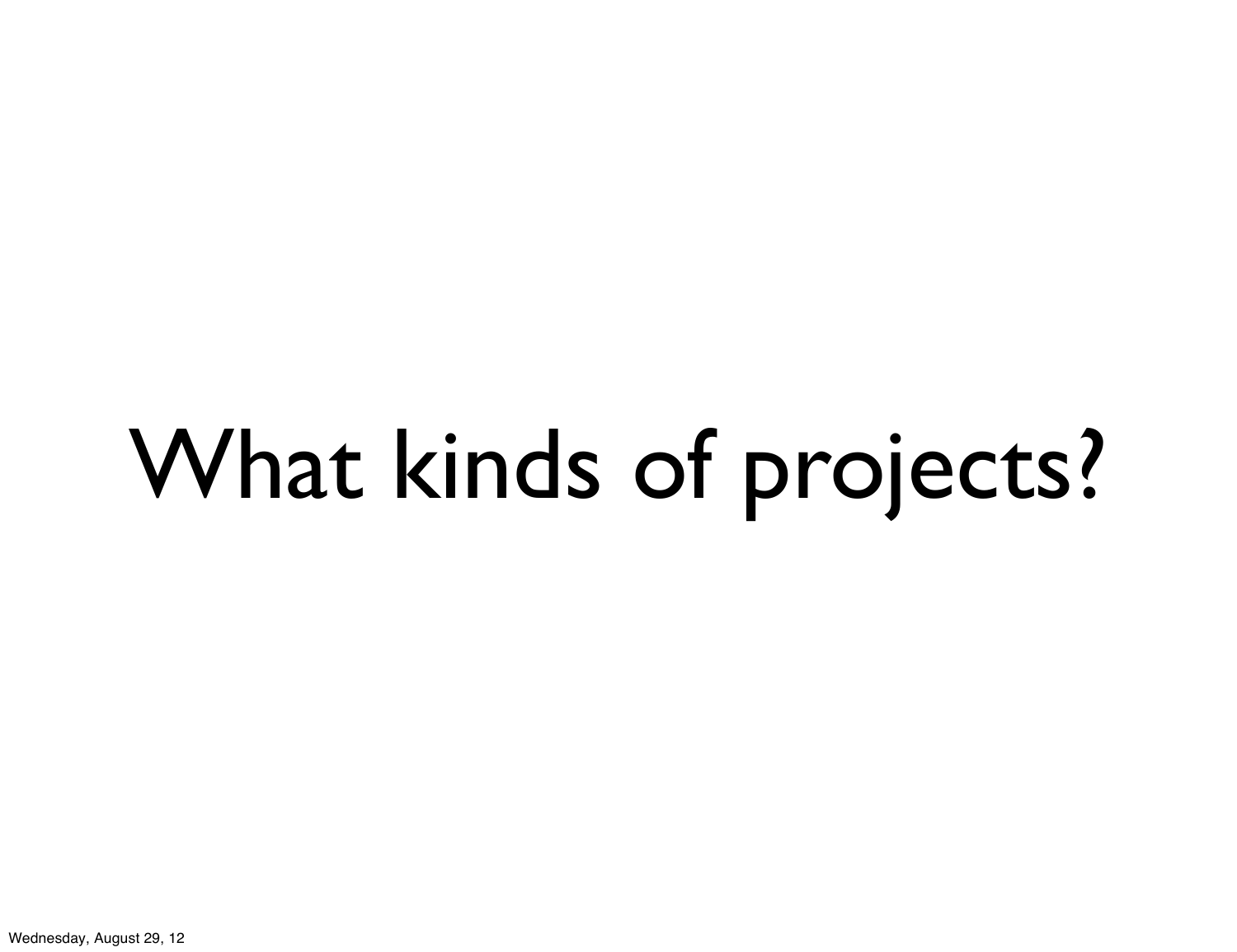## Projects I couldn't imagine on my own!

## But here are some examples anyway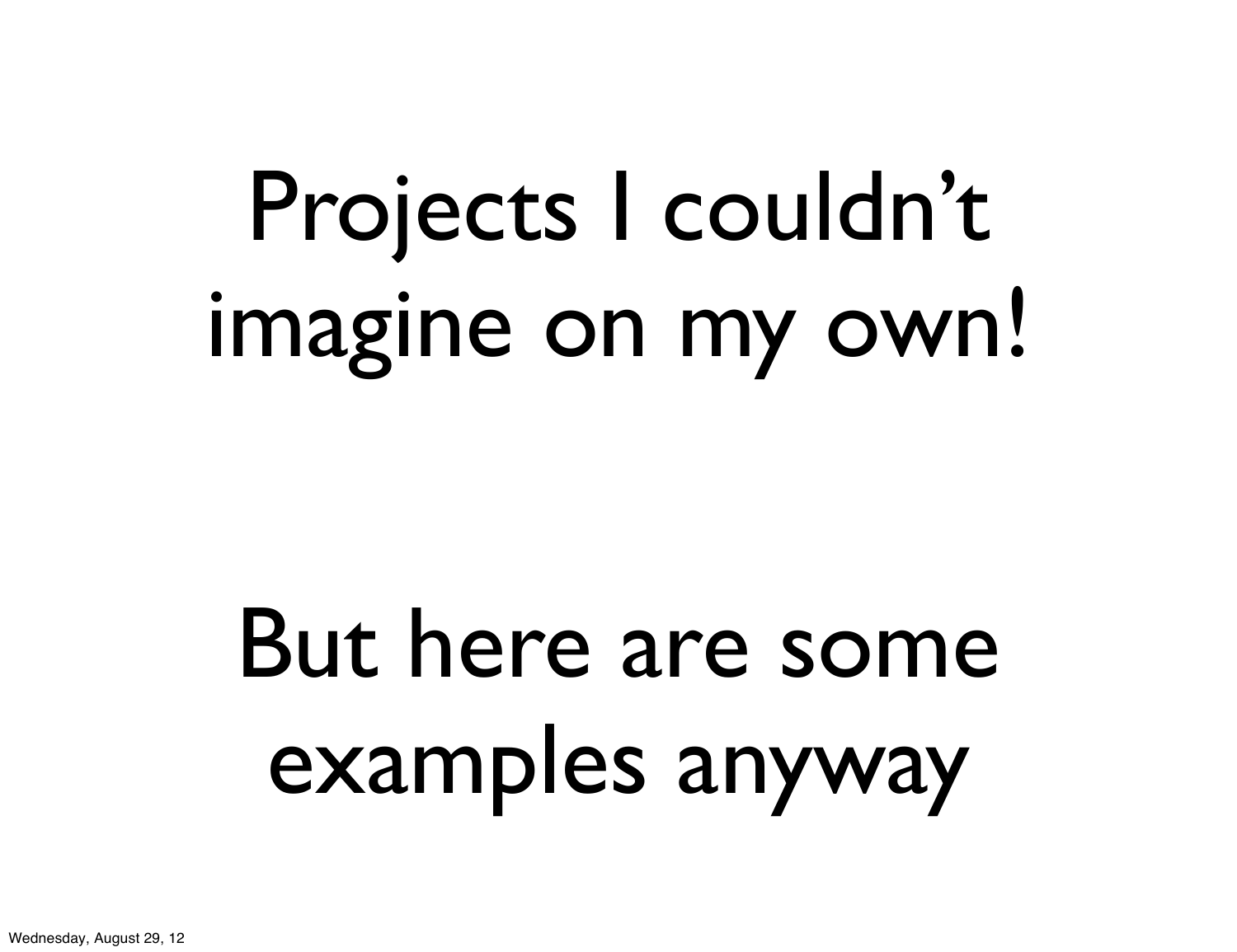### Next-generation transmedia narrative

- Retain mystery, spectacle, real-world integration & social interaction of ARGs
- Add meaningful choices and individualized narrative progression — CS research toward new arts tools based on humanities interpretation of genre structures
- Dynamically matchmake each person with others who should be part of their story?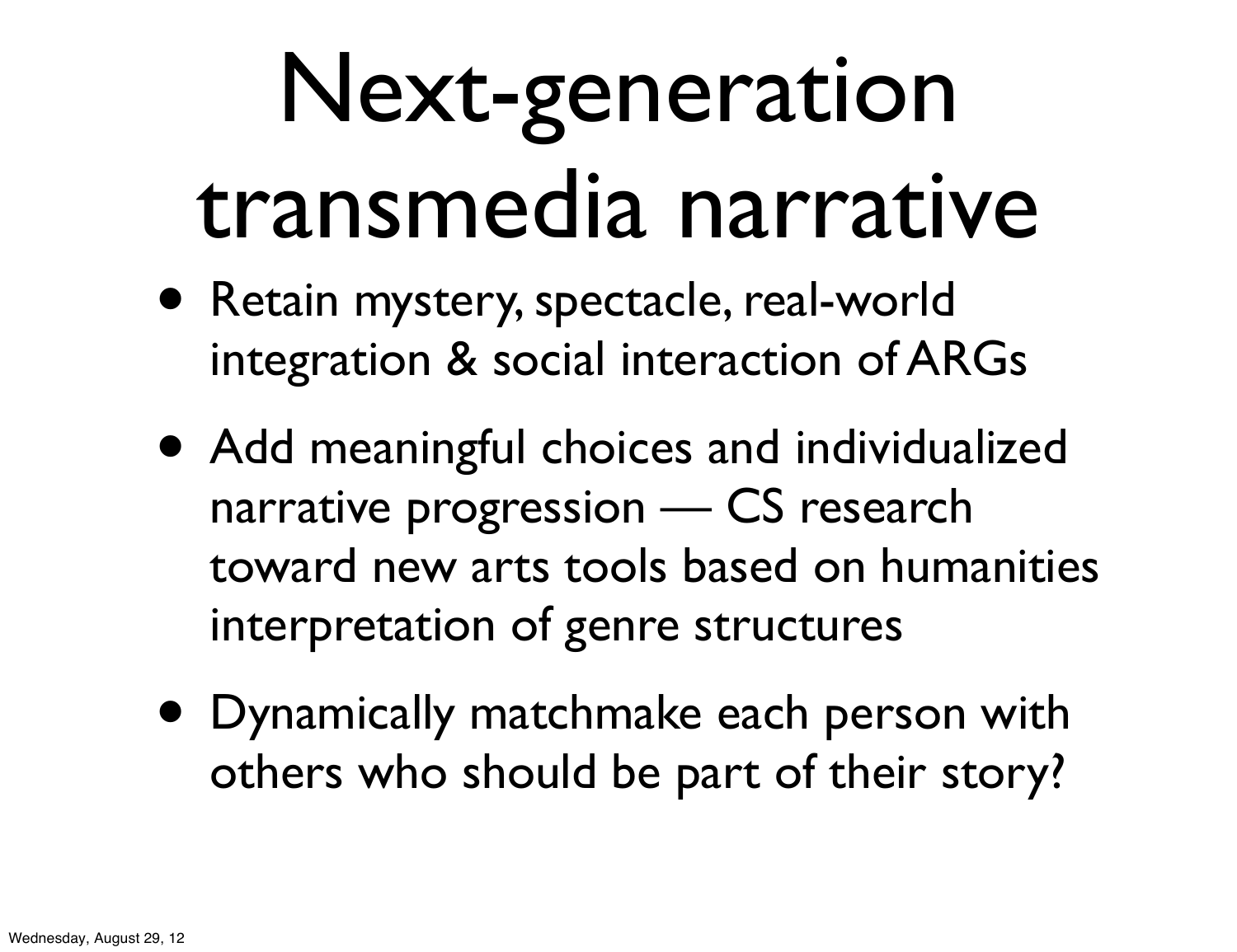# Interdisciplinary computational thinking

- Retain tools with powerful encapsulation of computational thinking approaches
- Add focus on expressing student ideas about the world, requires art/design critique and new tool possibilities
- Add historical context and critical interpretation of what processes express — student ones and those found in society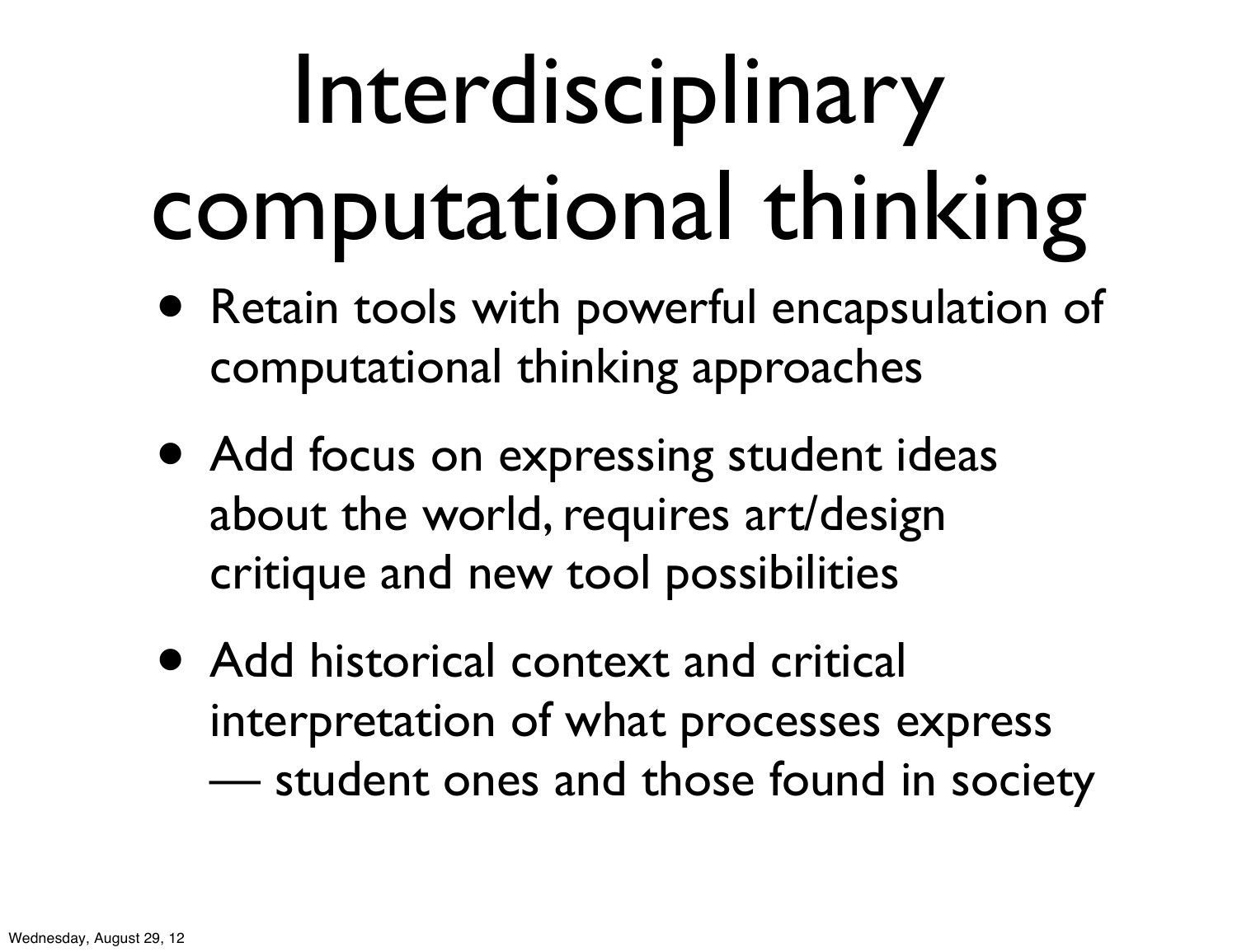## Software scholar's workbench

- Retain careful interpretation of computational systems and platforms
- Add the ability to snapshot, share, and cite system states. Tools for extracting system resources, exploring source repositories, citing files/lines, decompilation, visualizing activity, tracking shared dependencies, etc
- Prototype "self-interpreting" critical editions of operating software?